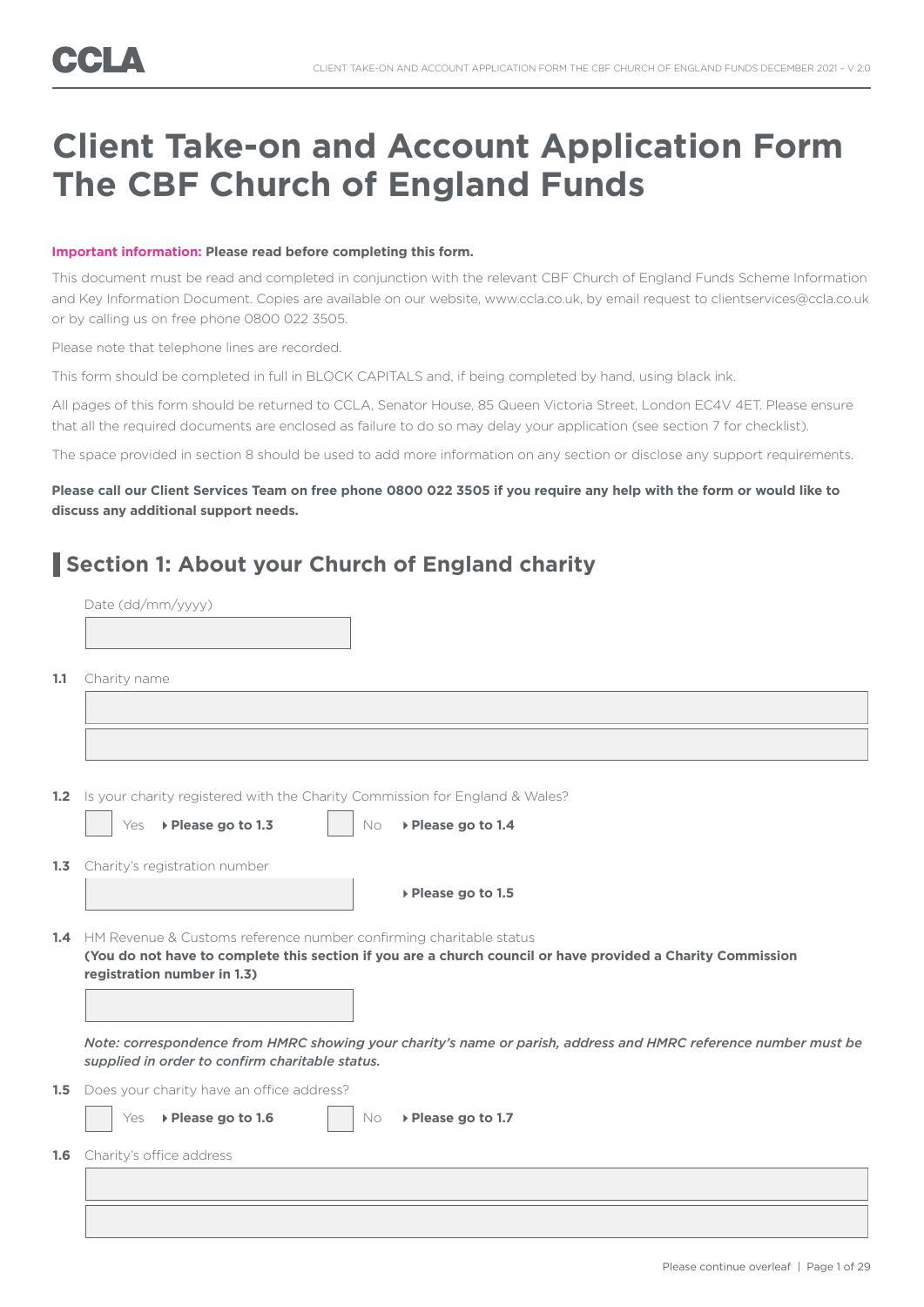

|     | Postcode |                                                                                                                               |           |                     |                                                                                                                                                                                                                                                            |
|-----|----------|-------------------------------------------------------------------------------------------------------------------------------|-----------|---------------------|------------------------------------------------------------------------------------------------------------------------------------------------------------------------------------------------------------------------------------------------------------|
|     |          |                                                                                                                               |           |                     |                                                                                                                                                                                                                                                            |
|     |          | General email address                                                                                                         |           |                     |                                                                                                                                                                                                                                                            |
|     |          |                                                                                                                               |           |                     |                                                                                                                                                                                                                                                            |
|     |          | be used according to terms stated on page 28 and will be held securely.                                                       |           |                     | I agree to CCLA retaining my email information until I request otherwise, on the understanding that my data will only                                                                                                                                      |
|     |          | Daytime telephone number                                                                                                      |           |                     |                                                                                                                                                                                                                                                            |
| 1.7 |          | When does your charity's financial year end? (dd/mm)                                                                          |           |                     |                                                                                                                                                                                                                                                            |
|     |          |                                                                                                                               |           |                     | Note: Deposit Fund statements are issued quarterly at the end of March, June, September and December. Statements for the<br>unitised funds and Deposit Fund certificates of balance are issued half yearly and can be sent to coincide with your year-end. |
| 1.8 |          | Is your charity also registered as a limited company?                                                                         |           |                     |                                                                                                                                                                                                                                                            |
|     |          | ▶ Please complete sections 1.9,1.10,1.11 and 1.12<br>Yes<br>(If yes - please enclose a copy of Certificate of Incorporation.) |           |                     | No ▶ Please go to 1.14                                                                                                                                                                                                                                     |
| 1.9 |          | Company registration number                                                                                                   |           |                     |                                                                                                                                                                                                                                                            |
|     |          | 1.10 Company name (if different from charity name provided in 1.1)                                                            |           |                     |                                                                                                                                                                                                                                                            |
|     |          |                                                                                                                               |           |                     |                                                                                                                                                                                                                                                            |
|     |          |                                                                                                                               |           |                     |                                                                                                                                                                                                                                                            |
|     |          | 1.11 Company's registered address (if different from charity's office address provided in 1.6)                                |           |                     |                                                                                                                                                                                                                                                            |
|     |          |                                                                                                                               |           |                     |                                                                                                                                                                                                                                                            |
|     |          |                                                                                                                               |           |                     |                                                                                                                                                                                                                                                            |
|     | Postcode |                                                                                                                               |           |                     |                                                                                                                                                                                                                                                            |
|     |          |                                                                                                                               |           |                     |                                                                                                                                                                                                                                                            |
|     |          | 1.12 Is the company limited by shares or by guarantee?                                                                        |           |                     |                                                                                                                                                                                                                                                            |
|     |          | ▶ Please go to 1.13<br>Shares                                                                                                 | Guarantee | ▶ Please go to 1.14 |                                                                                                                                                                                                                                                            |
|     |          | 1.13 Does any individual hold 25% or more of the shares of the company?                                                       |           |                     |                                                                                                                                                                                                                                                            |
|     |          | Yes                                                                                                                           | No        |                     |                                                                                                                                                                                                                                                            |
|     |          | If yes, please add their details below:<br>Name                                                                               |           |                     |                                                                                                                                                                                                                                                            |
|     |          |                                                                                                                               |           |                     | Date of birth (dd/mm/yyyy)                                                                                                                                                                                                                                 |
|     |          | Position                                                                                                                      |           |                     |                                                                                                                                                                                                                                                            |
|     |          |                                                                                                                               |           |                     |                                                                                                                                                                                                                                                            |
|     |          |                                                                                                                               |           |                     |                                                                                                                                                                                                                                                            |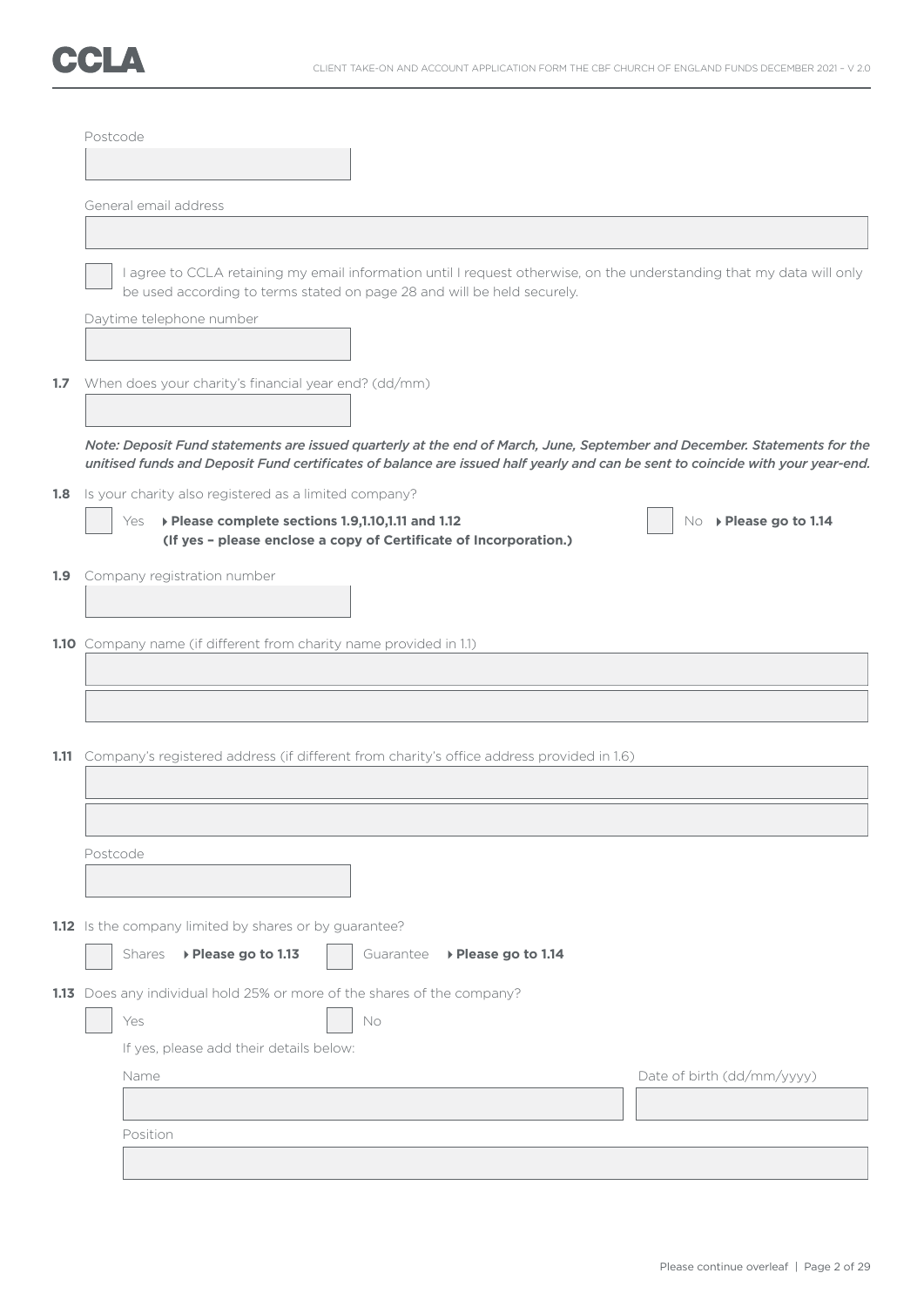| Postcode     |                            |
|--------------|----------------------------|
|              |                            |
|              |                            |
| Name         | Date of birth (dd/mm/yyyy) |
|              |                            |
| Position     |                            |
|              |                            |
| Home address |                            |
|              |                            |
|              |                            |
| Postcode     |                            |
|              |                            |
| Name         | Date of birth (dd/mm/yyyy) |
|              |                            |
| Position     |                            |
|              |                            |
| Home address |                            |
|              |                            |
|              |                            |
| Postcode     |                            |
|              |                            |
| Name         | Date of birth (dd/mm/yyyy) |
|              |                            |
| Position     |                            |
|              |                            |
| Home address |                            |
|              |                            |
|              |                            |
|              |                            |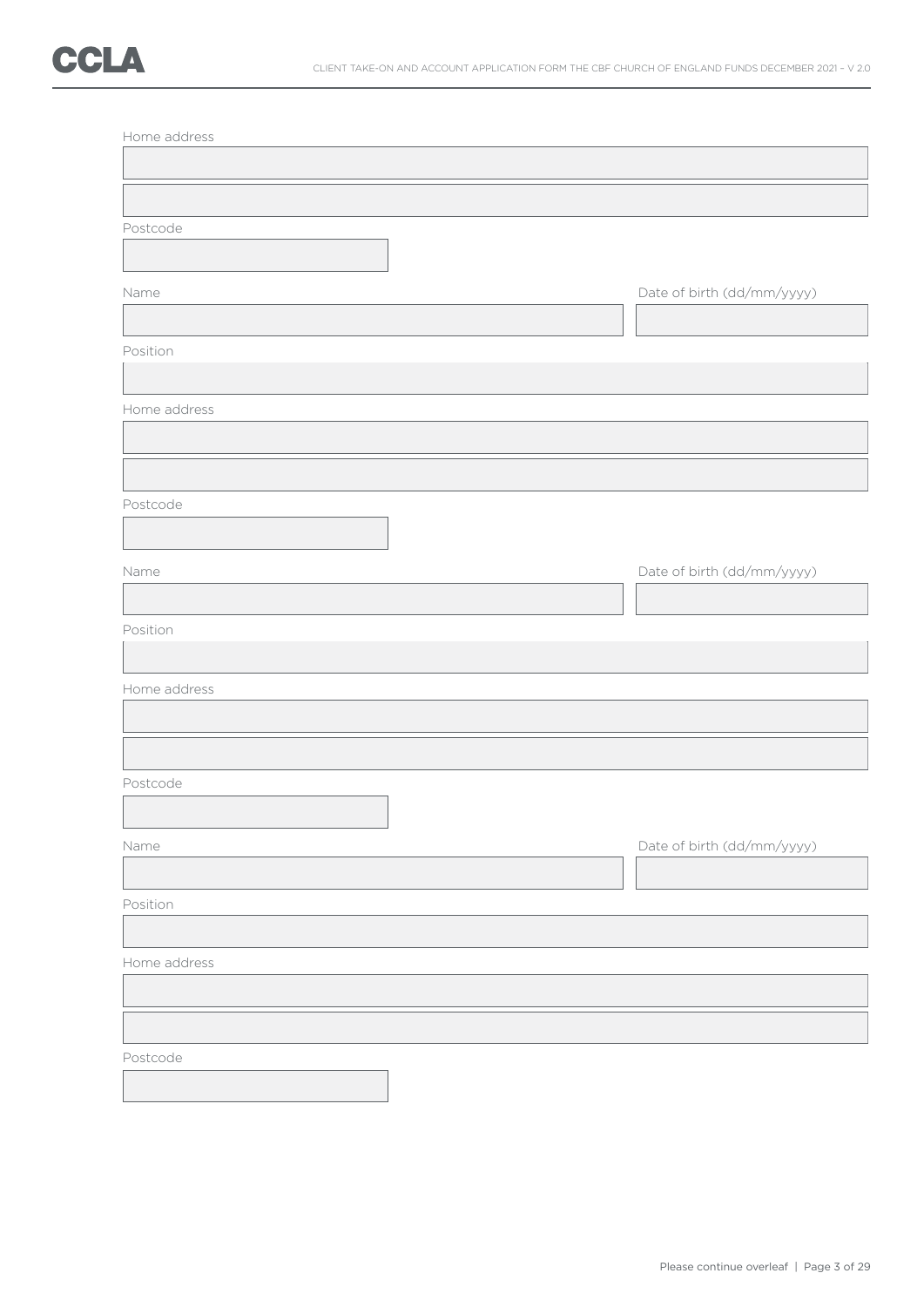**1.14** If you answered no in 1.8, please confirm the legal structure of the charity below, otherwise **please go to 1.15**. Trust **Please provide a copy of the trust deed or constitutional document. If the trust is insolvent or being wound up, please provide details in section 8.** Church council Other **Please specify: 1.15** Does the charity have a settlor or settlors? *Note: a settlor is defined as a legal or natural person who sets up a trust and settles or transfers the trust property on or to the trustees for the benefit of the beneficiaries. This information is only applicable to the initial formation of the charity and will be detailed in the trust deed (or equivalent).* Yes **Please go to 1.16** No **Please go to 1.17** 1.16 Does the settlor(s) still undertake any ongoing activities for the charity or carry any influence in the operation of the charity? Yes **Please see below**  $\vert$  No **Please go to 1.17**  If yes, please provide the settlor's details. In the case of natural persons, please provide the name, date of birth and address. In the case of a legal entity, please provide the company name and number. Name **Name** Date of birth (dd/mm/yyyy) Home address Postcode Name Date of birth (dd/mm/yyyy) Home address Postcode Company name Company number Company name Company number

**1.17** Please provide the name, date of birth and address of all trustees/executive directors of the charity.

 If your charity is registered with the Charity Commission, the 'Super User' with access to the Charity Commission records can copy the full information that we require about the trustees from the Charity Commission Register and send a copy of this information with the form.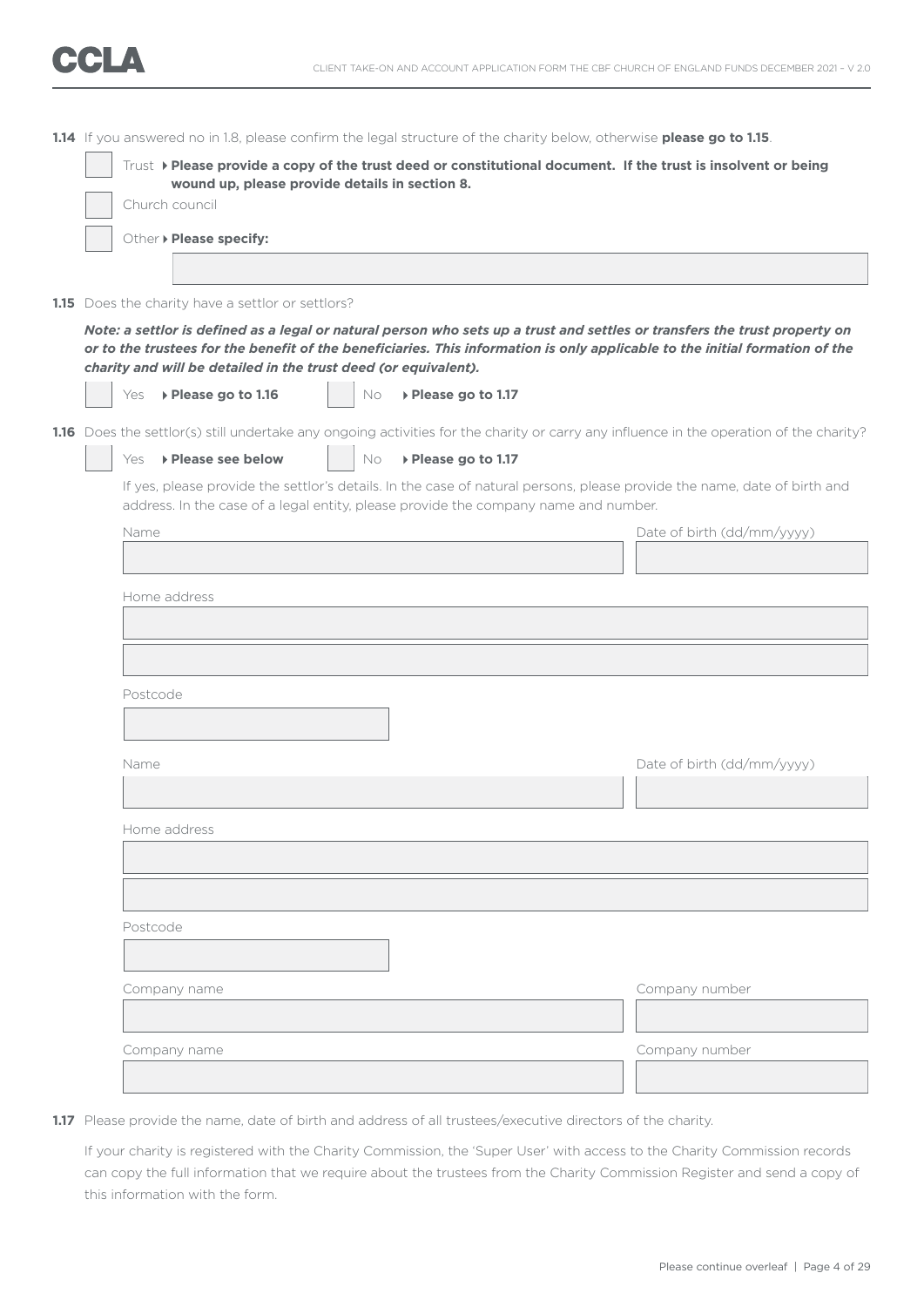# CCLA

| Name         | Date of birth (dd/mm/yyyy) |
|--------------|----------------------------|
| Position     |                            |
|              |                            |
| Home address |                            |
|              |                            |
| Postcode     |                            |
|              |                            |
| Name         | Date of birth (dd/mm/yyyy) |
| Position     |                            |
|              |                            |
| Home address |                            |
|              |                            |
| Postcode     |                            |
|              |                            |
| Name         | Date of birth (dd/mm/yyyy) |
| Position     |                            |
|              |                            |
| Home address |                            |
|              |                            |
| Postcode     |                            |
|              |                            |
| Name         | Date of birth (dd/mm/yyyy) |
|              |                            |
| Position     |                            |
| Home address |                            |
|              |                            |
|              |                            |
| Postcode     |                            |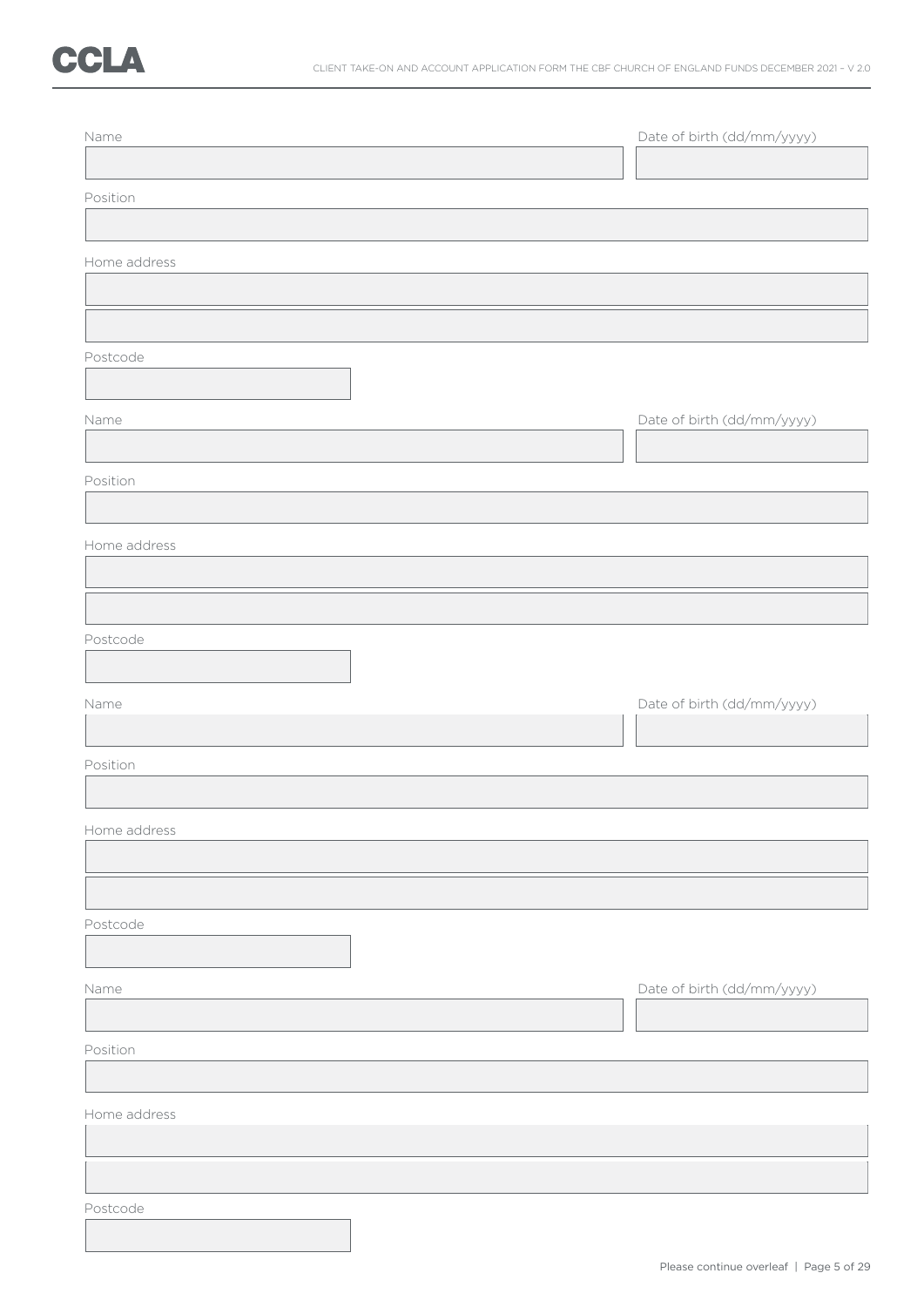| Date of birth (dd/mm/yyyy)                                                      |
|---------------------------------------------------------------------------------|
|                                                                                 |
|                                                                                 |
|                                                                                 |
|                                                                                 |
|                                                                                 |
|                                                                                 |
|                                                                                 |
|                                                                                 |
| Please use the additional information section or a separate sheet if necessary. |
|                                                                                 |

**directors** (e.g Head of Finance etc).

| Name         | Date of birth (dd/mm/yyyy) |
|--------------|----------------------------|
|              |                            |
| Position     |                            |
|              |                            |
| Home address |                            |
|              |                            |
|              |                            |
| Postcode     |                            |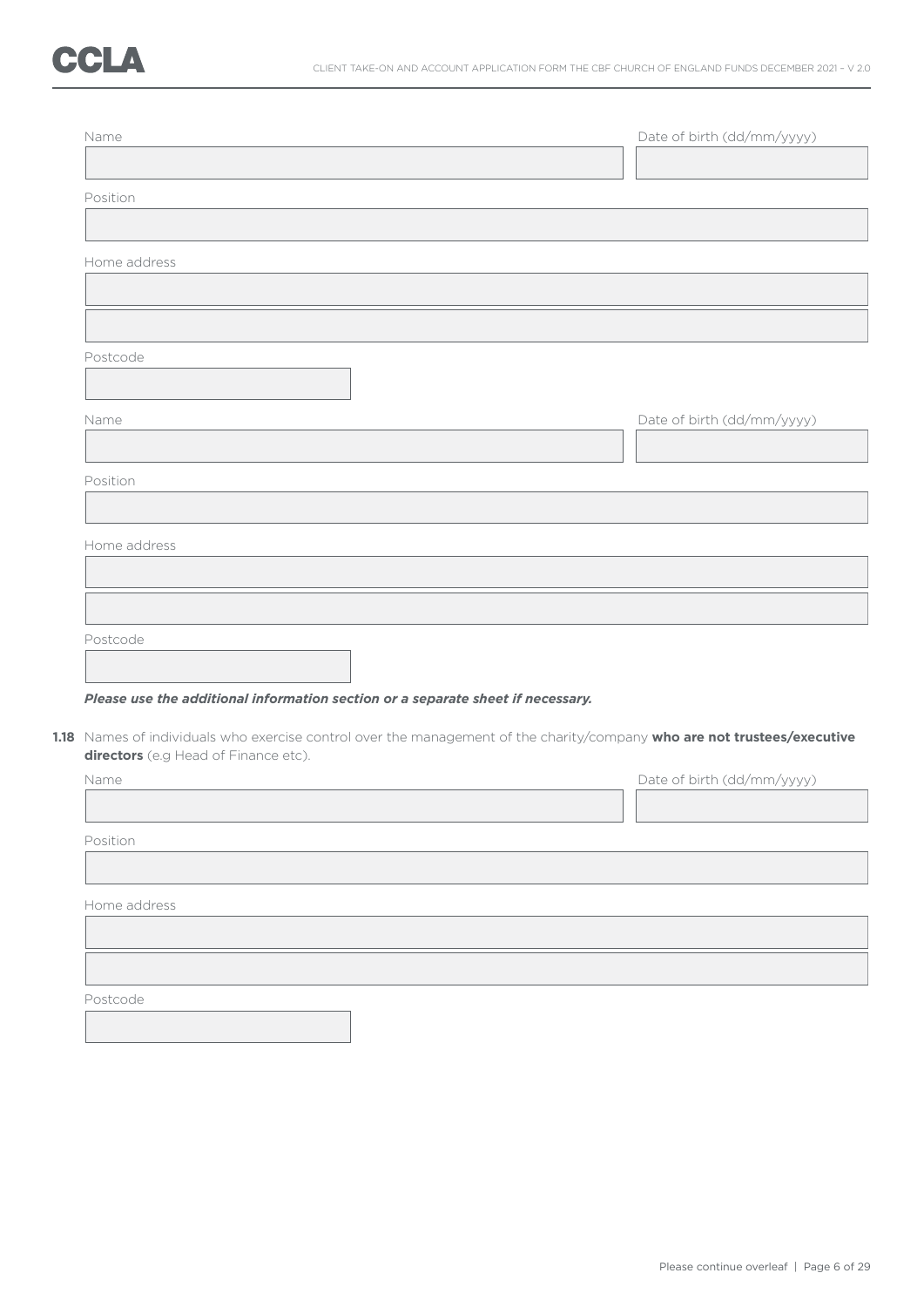| Position<br>Home address<br>Postcode<br>Name<br>Position<br>Home address<br>Postcode<br>Name<br>Position<br>Home address |                            |
|--------------------------------------------------------------------------------------------------------------------------|----------------------------|
|                                                                                                                          |                            |
|                                                                                                                          |                            |
|                                                                                                                          |                            |
|                                                                                                                          |                            |
|                                                                                                                          |                            |
|                                                                                                                          |                            |
|                                                                                                                          |                            |
|                                                                                                                          |                            |
|                                                                                                                          |                            |
|                                                                                                                          |                            |
|                                                                                                                          | Date of birth (dd/mm/yyyy) |
|                                                                                                                          |                            |
|                                                                                                                          |                            |
|                                                                                                                          |                            |
|                                                                                                                          |                            |
|                                                                                                                          |                            |
|                                                                                                                          |                            |
|                                                                                                                          |                            |
|                                                                                                                          |                            |
|                                                                                                                          |                            |
|                                                                                                                          |                            |
|                                                                                                                          | Date of birth (dd/mm/yyyy) |
|                                                                                                                          |                            |
|                                                                                                                          |                            |
|                                                                                                                          |                            |
|                                                                                                                          |                            |
|                                                                                                                          |                            |
|                                                                                                                          |                            |
|                                                                                                                          |                            |
| Postcode                                                                                                                 |                            |
|                                                                                                                          |                            |
|                                                                                                                          |                            |
| 1.19 Who are the beneficiaries of the charity, e.g. homeless people or children living in poverty?                       |                            |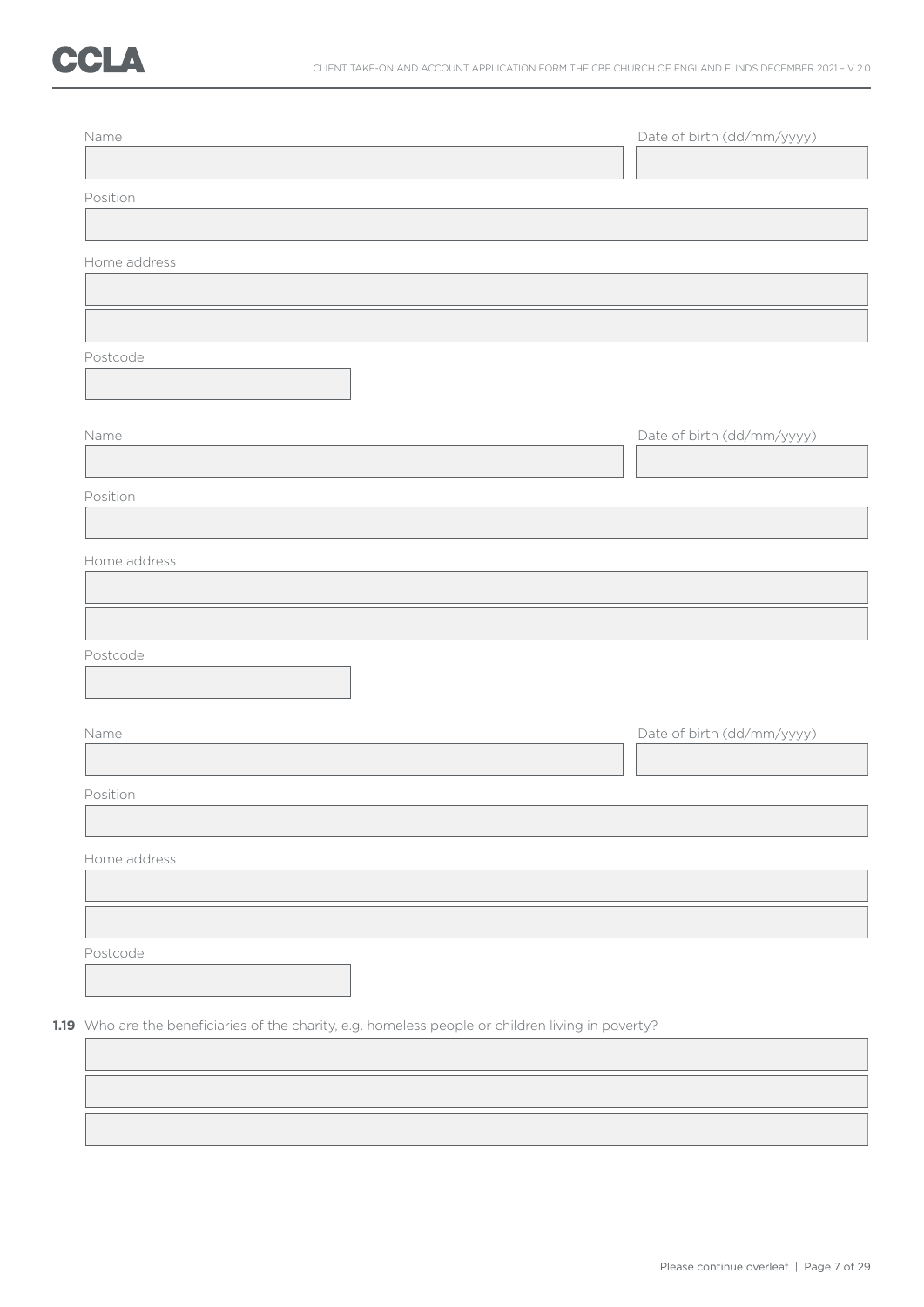**1.20** Does the charity operate/intend to operate outside of the United Kingdom?

|  | If yes, where?                                                                                                                                                      |
|--|---------------------------------------------------------------------------------------------------------------------------------------------------------------------|
|  |                                                                                                                                                                     |
|  |                                                                                                                                                                     |
|  | 1.21 If any names of jurisdictions provided in response to question 1.20 are listed in Appendix 1, please complete the additional<br>questions in this sub-section: |
|  | 1.21.1 What activities have been undertaken in each jurisdiction during the last two years?                                                                         |
|  |                                                                                                                                                                     |
|  |                                                                                                                                                                     |
|  |                                                                                                                                                                     |
|  | 1.21.2 How many branches and/or offices does the charity have in each jurisdiction?                                                                                 |
|  |                                                                                                                                                                     |
|  |                                                                                                                                                                     |
|  |                                                                                                                                                                     |
|  |                                                                                                                                                                     |
|  | 1.21.3 What is the number and location of employees/volunteers?                                                                                                     |
|  |                                                                                                                                                                     |
|  |                                                                                                                                                                     |
|  |                                                                                                                                                                     |
|  | 1.21.4 What is the source of the charity's funding e.g. public donations, legacies etc?                                                                             |
|  |                                                                                                                                                                     |
|  |                                                                                                                                                                     |
|  |                                                                                                                                                                     |
|  |                                                                                                                                                                     |
|  | 1.21.5 Please provide details of the charity's income generated during the last three years including the amounts, sources<br>and jurisdiction:                     |
|  |                                                                                                                                                                     |
|  |                                                                                                                                                                     |
|  |                                                                                                                                                                     |
|  |                                                                                                                                                                     |
|  | 1.21.6 Does the charity have a/any benefactor(s) who contribute 10% or more of the charity's income?                                                                |
|  | Yes<br>No                                                                                                                                                           |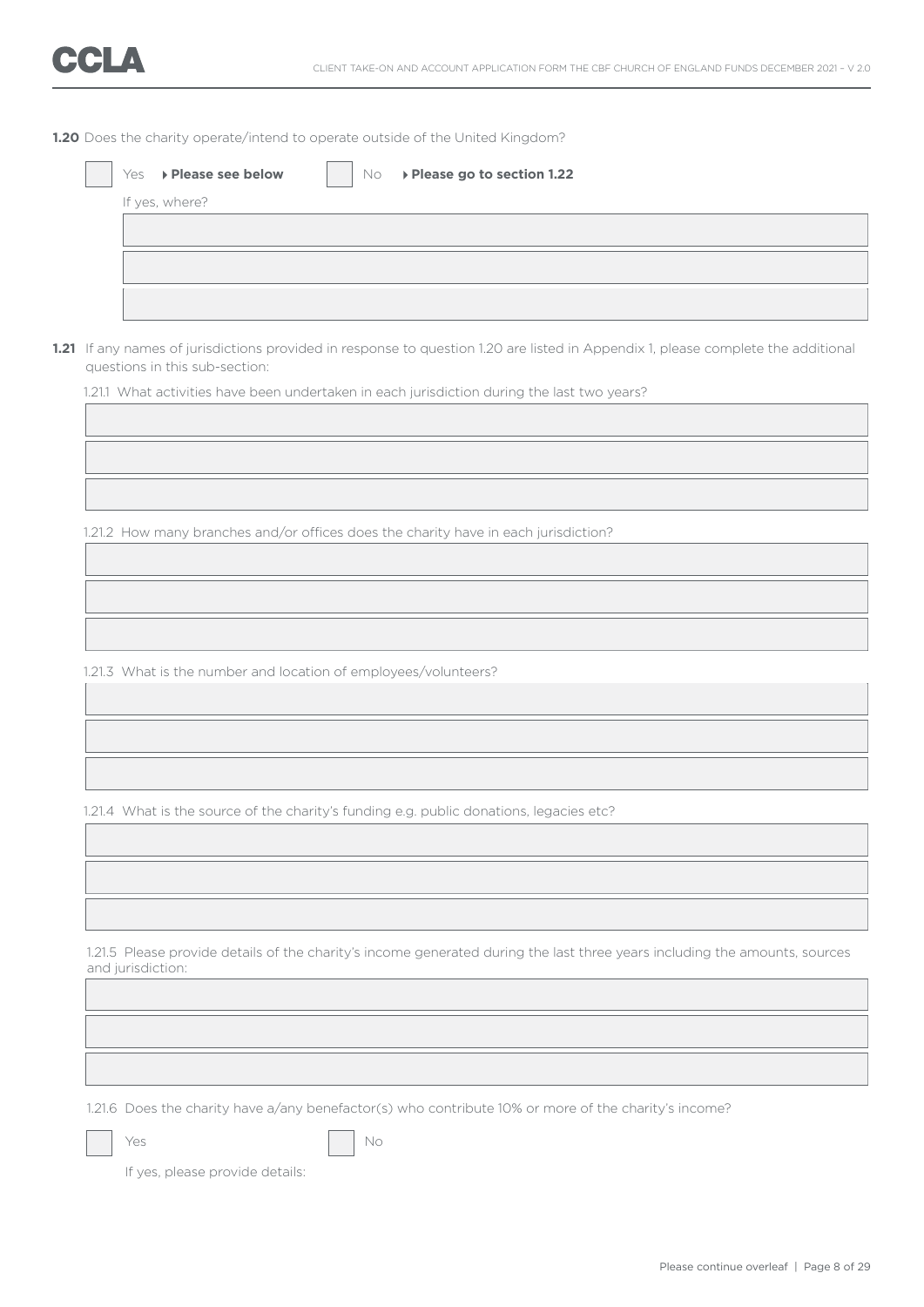

| Name         | Date of birth (dd/mm/yyyy) |
|--------------|----------------------------|
|              |                            |
| Address      |                            |
|              |                            |
|              |                            |
| Postcode     |                            |
|              |                            |
|              |                            |
| Name         | Date of birth (dd/mm/yyyy) |
|              |                            |
| Address      |                            |
|              |                            |
|              |                            |
| Postcode     |                            |
|              |                            |
|              |                            |
| Name         | Date of birth (dd/mm/yyyy) |
|              |                            |
| Address      |                            |
|              |                            |
|              |                            |
|              |                            |
| Postcode     |                            |
|              |                            |
| For entities |                            |
| Company name | Company number             |
|              |                            |
|              |                            |
|              |                            |
| Company name | Company number             |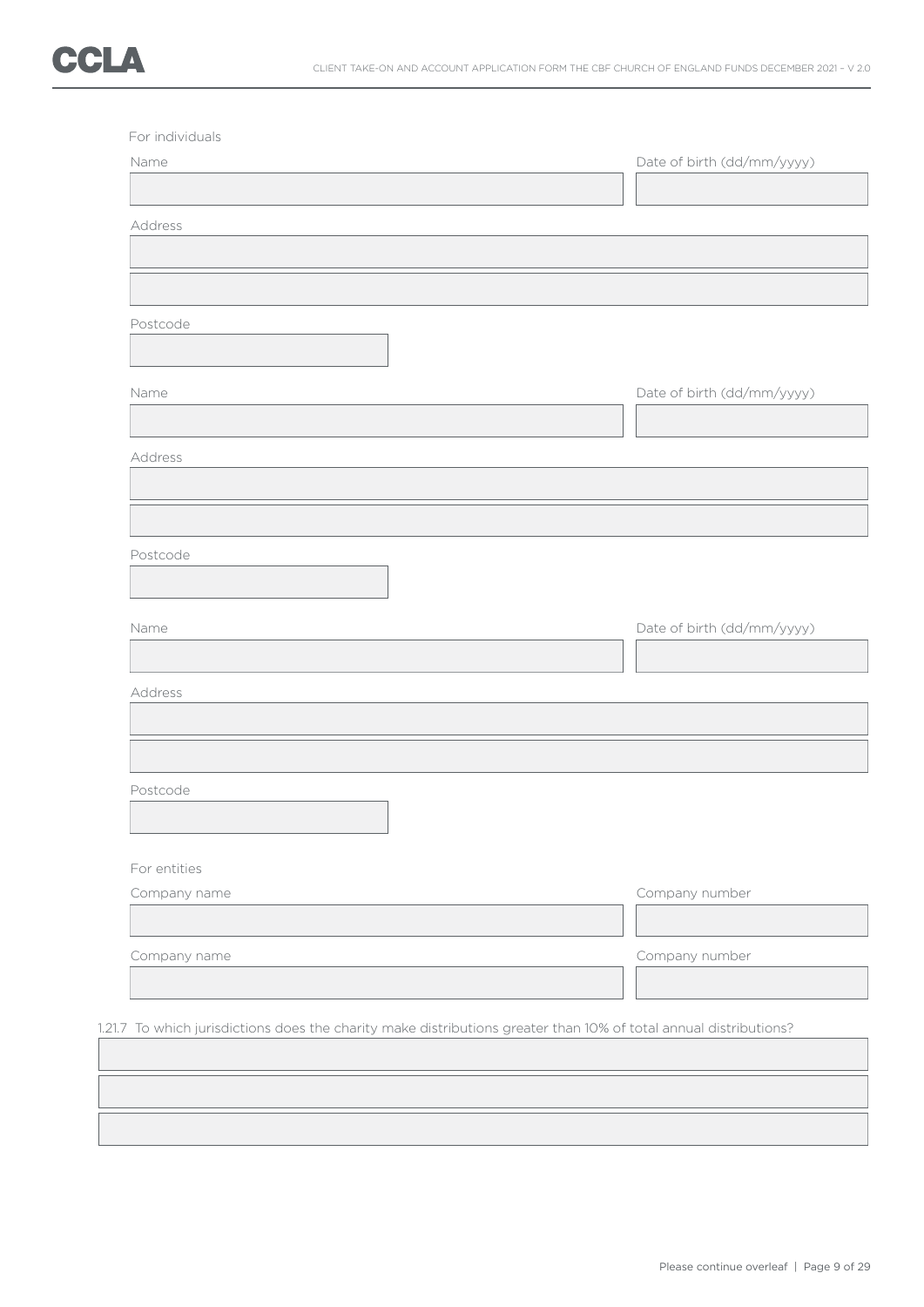

|                                 | 1.21.8 Does the charity have a governance process for approving grants?                                                      |
|---------------------------------|------------------------------------------------------------------------------------------------------------------------------|
| Yes                             | No                                                                                                                           |
| If yes, please provide details: |                                                                                                                              |
|                                 |                                                                                                                              |
|                                 |                                                                                                                              |
|                                 |                                                                                                                              |
|                                 |                                                                                                                              |
|                                 |                                                                                                                              |
|                                 |                                                                                                                              |
|                                 | 1.21.9 Does the charity have a code of conduct covering bribery and corruption that is applicable across all its operations? |
| Yes                             | No                                                                                                                           |
|                                 |                                                                                                                              |
|                                 |                                                                                                                              |
|                                 |                                                                                                                              |
|                                 | What is the intended purpose of the investment with CCLA?                                                                    |
|                                 |                                                                                                                              |
|                                 |                                                                                                                              |
|                                 |                                                                                                                              |
|                                 |                                                                                                                              |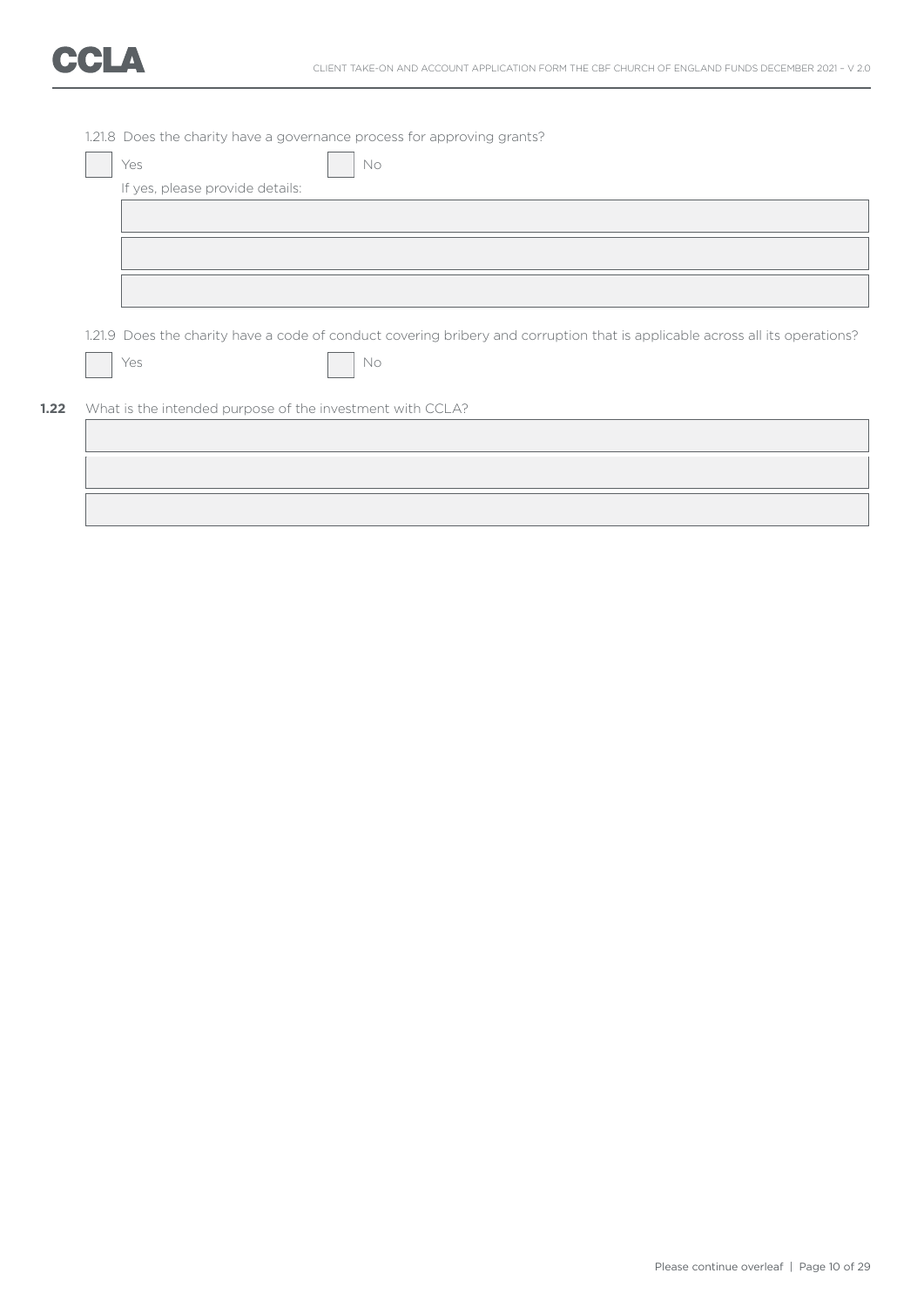## **Section 2: Authorising trustees/executive directors' authorisation**

This section must be read, completed and signed by a minimum of two trustees/executive directors who have the authority to act on behalf of the charity. The trustees signing this section on behalf of a registered charity must be named on the Charity Commission register. Executive directors, such as CEOs, should be named as directors on the Companies House register.

### **Please note that CCLA adheres to Charity Commission guidance that all accounts should be operated by at least two authorised signatories.**

#### **Anti-money laundering**

You may be asked to provide documentation to assist CCLA in verifying the identity of any individuals referenced in this form in accordance with regulatory requirements. This is normally done using electronic means but occasionally extra documents may be required from you to complete this process.

### **Declarations:**

We, the Applicant, represent, warrant and undertake that:

- The charity is eligible to invest in The CBF Church of England Funds and indemnifies CCLA against any liabilities arising out of its ineligibility.
- We have read and understood the contents of The CBF Church of England Fund Scheme Information and the Key Information Document for each fund we are going to invest in.
- We are authorised to act on behalf of the charity.
- All trustees/executive directors, individuals with significant control/influence over the charity and holders of 25% or more of the shares of the company (stated in this form) are known to us.
- To the best of our knowledge none of our trustees or authorised signatories are Politically Exposed Persons ("an individual who is or has, at any time in the preceding year, been entrusted with prominent public functions, or an immediate family member, or a known close associate, of such a person"). This definition only applies to those holding such a position in a state outside the UK, or in a Community institution or an international body.
- We will notify CCLA of any changes to the authorising trustees/executive directors, correspondent and/or authorised signatories.
- If this form is being authorised by a sole trustee/executive director, it is understood that this is only permitted where there are no other trustees/executive directors.
- The account(s) will be used to hold only charitable money.
- If the investing organisation ceases to be a charity we will inform CCLA immediately and disinvest.
- We understand that in the provision of this service, CCLA are executing transactions on an execution-only basis and are not providing advice on the merits of transactions and in relation to which the rules on assessment of appropriateness and suitability do not apply. Consequently, investors do not benefit from the protection of the rules on assessing appropriateness and suitability provided within the FCA Regulations.
- We should consult an intermediary if we require investment advice.
- The information contained in this form is true and accurate to the best of our knowledge and belief.

### **Authorisation:**

We authorise you to:

- Conduct the account(s) as instructed in this application form until you are instructed to the contrary on a mandate form.
- Accept faxed instructions that purport to be properly issued in accordance with this application form. We indemnify you against any costs or loss arising from your acting on such instructions.

### **First trustee/executive director**

Name

Signature Date (dd/mm/yyyy)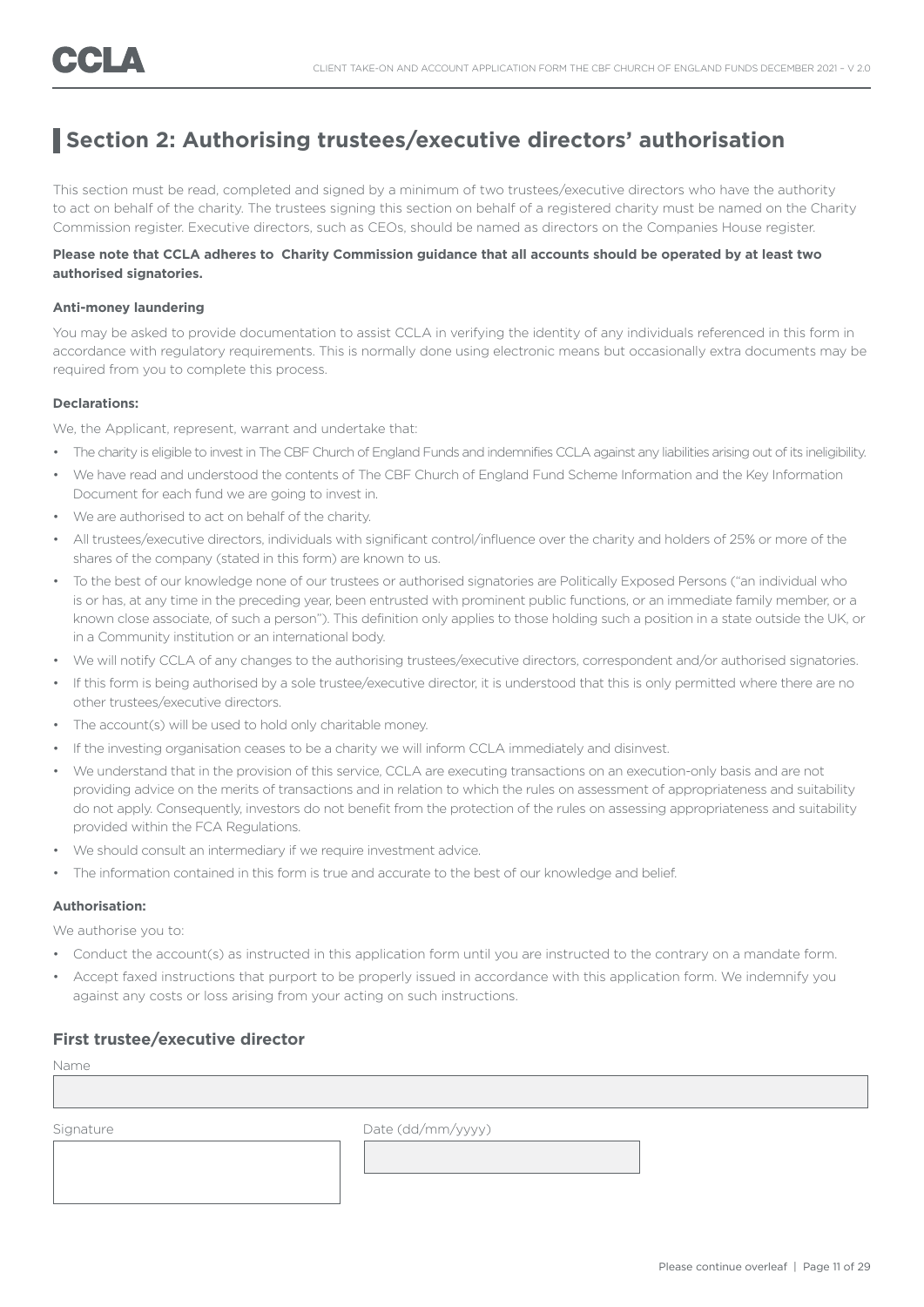### **First trustee/executive director to complete sections 2.1 to 2.5**

### **Second trustee/executive director**

| Name      |                   |  |
|-----------|-------------------|--|
|           |                   |  |
| Signature | Date (dd/mm/yyyy) |  |
|           |                   |  |

### **Second trustee/executive director to complete sections 2.6 to 2.10**

### **2.1 First trustee/executive director**

| Title                                                                   | Forename                                                                                                                                                                                                                                          |
|-------------------------------------------------------------------------|---------------------------------------------------------------------------------------------------------------------------------------------------------------------------------------------------------------------------------------------------|
|                                                                         |                                                                                                                                                                                                                                                   |
| Middle name                                                             | Surname                                                                                                                                                                                                                                           |
|                                                                         |                                                                                                                                                                                                                                                   |
| Date of birth (dd/mm/yyyy)                                              | Position                                                                                                                                                                                                                                          |
|                                                                         |                                                                                                                                                                                                                                                   |
| Daytime telephone number                                                |                                                                                                                                                                                                                                                   |
|                                                                         |                                                                                                                                                                                                                                                   |
| Email address                                                           |                                                                                                                                                                                                                                                   |
|                                                                         |                                                                                                                                                                                                                                                   |
| be used according to terms stated on page 28 and will be held securely. |                                                                                                                                                                                                                                                   |
|                                                                         |                                                                                                                                                                                                                                                   |
|                                                                         |                                                                                                                                                                                                                                                   |
|                                                                         | Date moved to this address (dd/mm/yyyy)                                                                                                                                                                                                           |
|                                                                         |                                                                                                                                                                                                                                                   |
|                                                                         |                                                                                                                                                                                                                                                   |
|                                                                         |                                                                                                                                                                                                                                                   |
| Home address<br>Postcode                                                | I agree to CCLA retaining my email information until I request otherwise, on the understanding that my data will only<br>If you have lived at your home address for less than three years, please provide details of your previous address below. |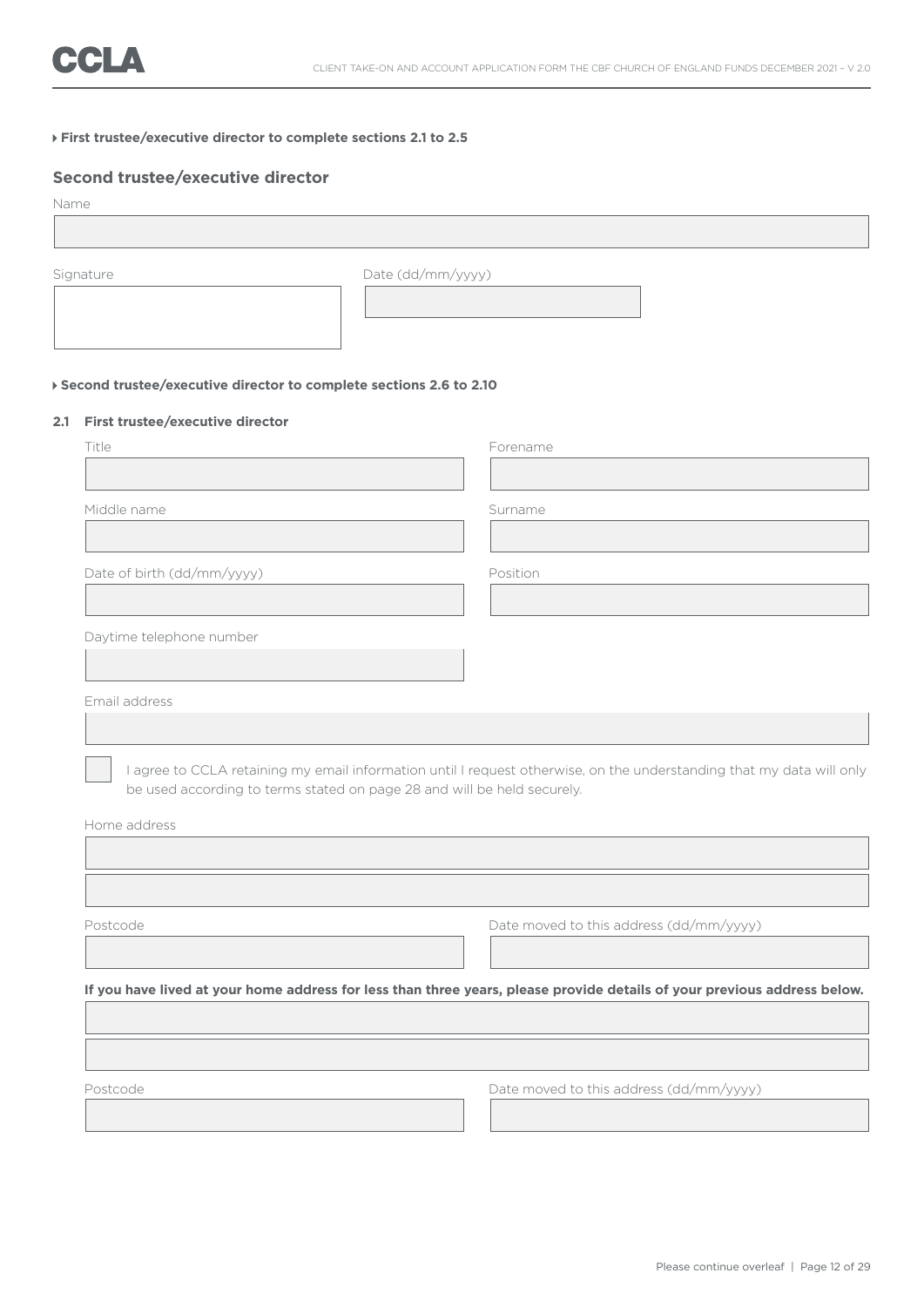

|     | 2.2 Will you be the correspondent? Please note that all correspondence will be sent to you. |                                                                                                                      |  |  |
|-----|---------------------------------------------------------------------------------------------|----------------------------------------------------------------------------------------------------------------------|--|--|
|     | ▶ Please go to 2.3<br>Yes                                                                   | No > Please go to 2.4                                                                                                |  |  |
|     |                                                                                             |                                                                                                                      |  |  |
| 2.3 | (see section 1.6).                                                                          | Please tick here if you are the correspondent and wish for correspondence to be sent to the charity's office address |  |  |
|     | 2.4 Will you be an authorised signatory?                                                    |                                                                                                                      |  |  |
|     | Yes                                                                                         | No                                                                                                                   |  |  |
|     | Signature                                                                                   | Date (dd/mm/yyyy)                                                                                                    |  |  |
|     |                                                                                             |                                                                                                                      |  |  |
|     |                                                                                             |                                                                                                                      |  |  |
|     |                                                                                             |                                                                                                                      |  |  |
|     | date of signing.                                                                            | I confirm that to the best of my knowledge all of the above information that I have provided is correct as at the    |  |  |
|     |                                                                                             |                                                                                                                      |  |  |
| 2.5 |                                                                                             | Please tick here if you do not want to receive information on CCLA's other products and services by post.            |  |  |
|     | 2.6 Second trustee/executive director                                                       |                                                                                                                      |  |  |
|     | Title                                                                                       | Forename                                                                                                             |  |  |
|     |                                                                                             |                                                                                                                      |  |  |
|     | Middle name                                                                                 | Surname                                                                                                              |  |  |
|     |                                                                                             |                                                                                                                      |  |  |
|     |                                                                                             |                                                                                                                      |  |  |
|     | Date of birth (dd/mm/yyyy)                                                                  | Position                                                                                                             |  |  |
|     |                                                                                             |                                                                                                                      |  |  |
|     | Daytime telephone number                                                                    |                                                                                                                      |  |  |
|     |                                                                                             |                                                                                                                      |  |  |
|     | Email address                                                                               |                                                                                                                      |  |  |
|     |                                                                                             |                                                                                                                      |  |  |

 I agree to CCLA retaining my email information until I request otherwise, on the understanding that my data will only be used according to terms stated on page 28 and will be held securely.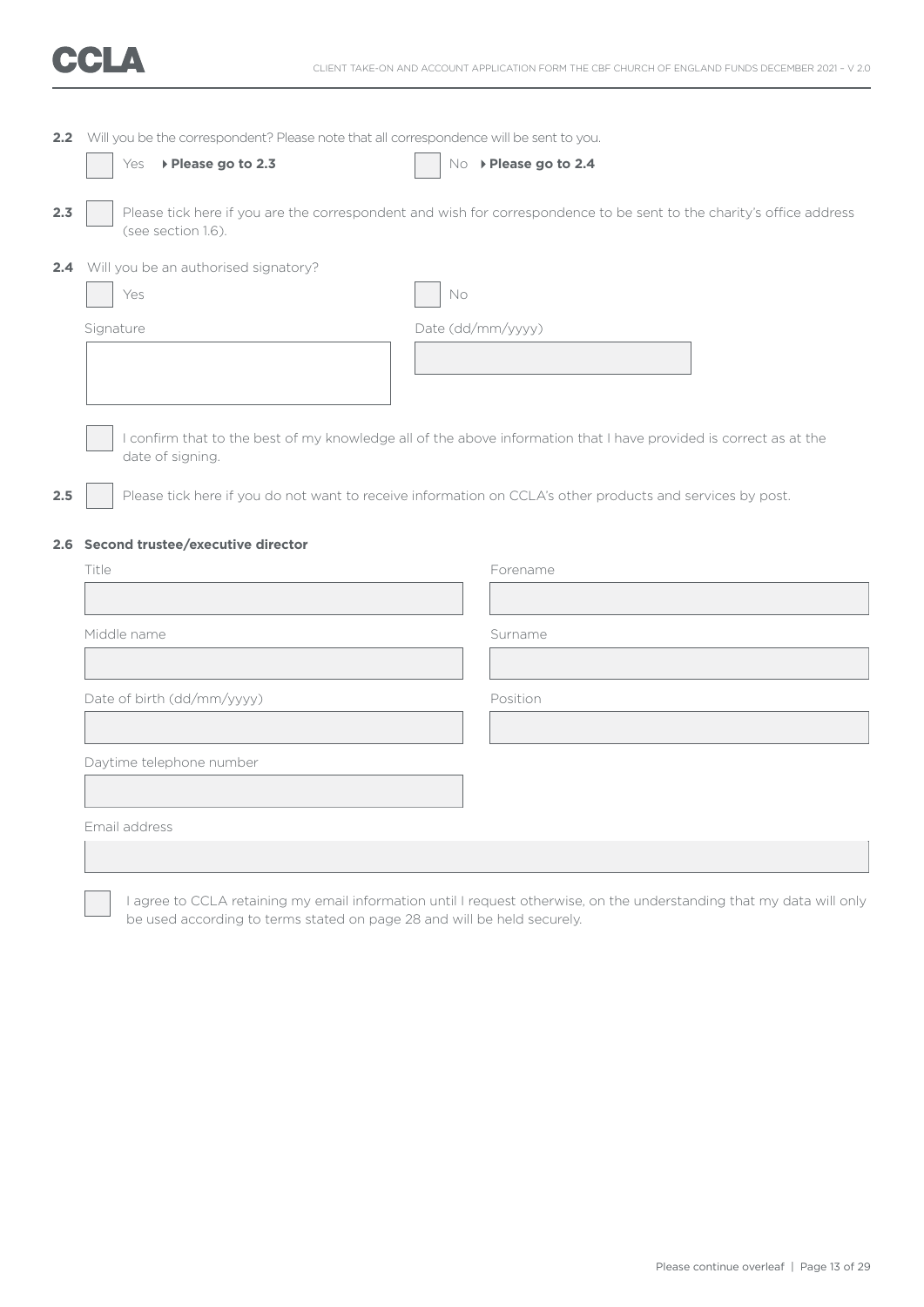|     | Postcode                                                                                    | Date moved to this address (dd/mm/yyyy)                                                                                  |
|-----|---------------------------------------------------------------------------------------------|--------------------------------------------------------------------------------------------------------------------------|
|     |                                                                                             | If you have lived at your home address for less than three years, please provide details of your previous address below. |
|     |                                                                                             |                                                                                                                          |
|     | Postcode                                                                                    | Date moved to this address (dd/mm/yyyy)                                                                                  |
|     | 2.7 Will you be the correspondent? Please note that all correspondence will be sent to you. | No > Please go to 2.9                                                                                                    |
|     | ▶ Please go to 2.8<br>Yes                                                                   |                                                                                                                          |
| 2.8 | (see section 1.6).                                                                          | Please tick here if you are the correspondent and wish for correspondence to be sent to the charity's office address     |
|     | 2.9 Will you be an authorised signatory?                                                    |                                                                                                                          |
|     | Yes                                                                                         | No                                                                                                                       |
|     | Signature                                                                                   | Date (dd/mm/yyyy)                                                                                                        |
|     |                                                                                             |                                                                                                                          |
|     | of signing.                                                                                 | I confirm that to the best of my knowledge all of the above information that I have provided is correct as at the date   |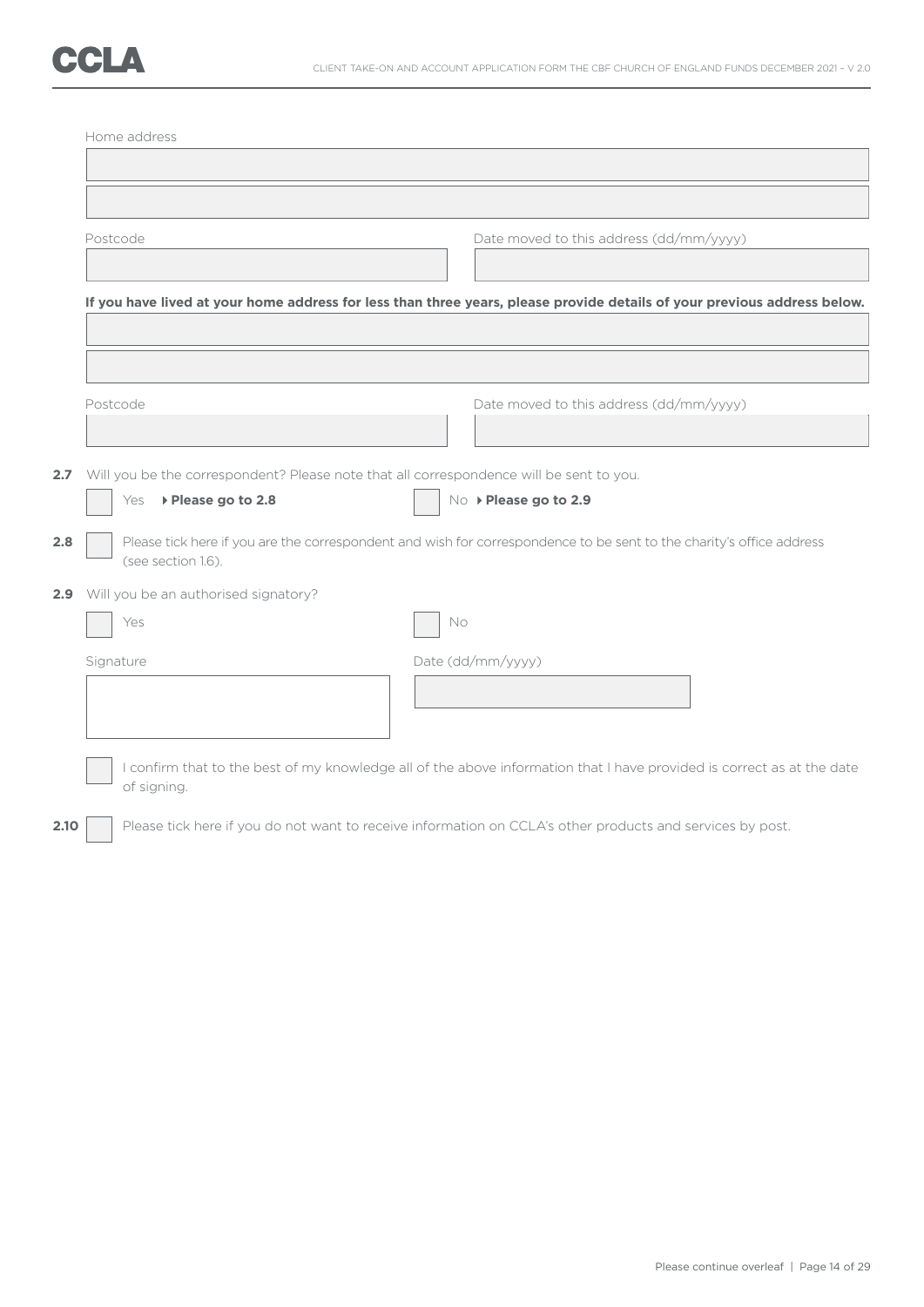# **Section 3: Correspondent (to whom all correspondence will be sent)**

**3.1** Only complete this section if the correspondent has not completed section 2.

| Title                                                                                                                     | Forename                                                                                                               |
|---------------------------------------------------------------------------------------------------------------------------|------------------------------------------------------------------------------------------------------------------------|
| Middle name                                                                                                               | Surname                                                                                                                |
|                                                                                                                           |                                                                                                                        |
| Date of birth (dd/mm/yyyy)                                                                                                | Position                                                                                                               |
| Daytime telephone number                                                                                                  |                                                                                                                        |
| Email address                                                                                                             |                                                                                                                        |
| be used according to terms stated on page 28 and will be held securely.<br>Home address                                   | I agree to CCLA retaining my email information until I request otherwise, on the understanding that my data will only  |
| Postcode                                                                                                                  | Date moved to this address (dd/mm/yyyy)                                                                                |
| Date (dd/mm/yyyy)<br>Signature                                                                                            |                                                                                                                        |
| of signing.                                                                                                               | I confirm that to the best of my knowledge all of the above information that I have provided is correct as at the date |
| 3.2 Will you be an authorised signatory?                                                                                  |                                                                                                                        |
| ▶ Please complete the address fields below<br>Yes                                                                         | No ▶ Please go to 3.3                                                                                                  |
| If you have lived at your home address for less than three years, please provide details of your previous address below.  |                                                                                                                        |
|                                                                                                                           |                                                                                                                        |
|                                                                                                                           |                                                                                                                        |
|                                                                                                                           | Date moved to this address (dd/mm/yyyy)                                                                                |
| Postcode<br>Please tick here if you wish for correspondence to be sent to the charity's office address (see section 1.6). |                                                                                                                        |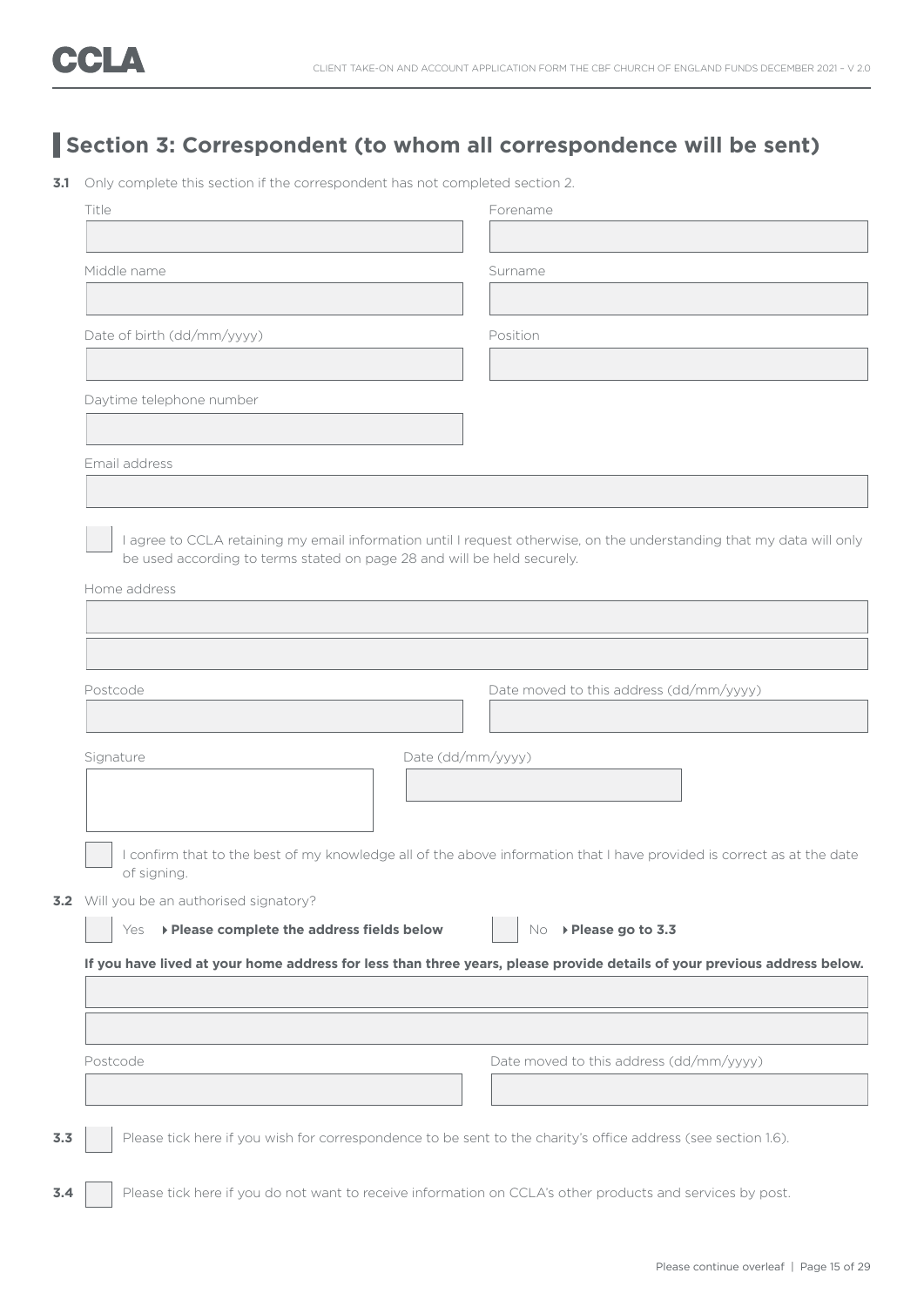# **Section 4: Additional authorised signatories**

**Please photocopy pages of section 4 if you require more than two additional signatories.**

### **4.1 Additional authorised signatory**

| Title                                                                   |                   | Forename                                                                                                                 |
|-------------------------------------------------------------------------|-------------------|--------------------------------------------------------------------------------------------------------------------------|
|                                                                         |                   |                                                                                                                          |
| Middle name                                                             |                   | Surname                                                                                                                  |
|                                                                         |                   |                                                                                                                          |
| Date of birth (dd/mm/yyyy)                                              |                   | Position                                                                                                                 |
|                                                                         |                   |                                                                                                                          |
| Daytime telephone number                                                |                   |                                                                                                                          |
|                                                                         |                   |                                                                                                                          |
| Email address                                                           |                   |                                                                                                                          |
|                                                                         |                   |                                                                                                                          |
|                                                                         |                   | I agree to CCLA retaining my email information until I request otherwise, on the understanding that my data will only    |
|                                                                         |                   |                                                                                                                          |
|                                                                         |                   |                                                                                                                          |
| be used according to terms stated on page 28 and will be held securely. |                   |                                                                                                                          |
| Home address                                                            |                   |                                                                                                                          |
|                                                                         |                   |                                                                                                                          |
|                                                                         |                   |                                                                                                                          |
|                                                                         |                   |                                                                                                                          |
| Postcode                                                                |                   | Date moved to this address (dd/mm/yyyy)                                                                                  |
|                                                                         |                   |                                                                                                                          |
|                                                                         |                   |                                                                                                                          |
|                                                                         |                   |                                                                                                                          |
|                                                                         |                   |                                                                                                                          |
|                                                                         |                   |                                                                                                                          |
| Postcode                                                                |                   | Date moved to this address (dd/mm/yyyy)                                                                                  |
|                                                                         |                   |                                                                                                                          |
| Signature                                                               | Date (dd/mm/yyyy) |                                                                                                                          |
|                                                                         |                   | If you have lived at your home address for less than three years, please provide details of your previous address below. |
|                                                                         |                   |                                                                                                                          |

 I confirm that to the best of my knowledge all of the above information that I have provided is correct as at the date of signing.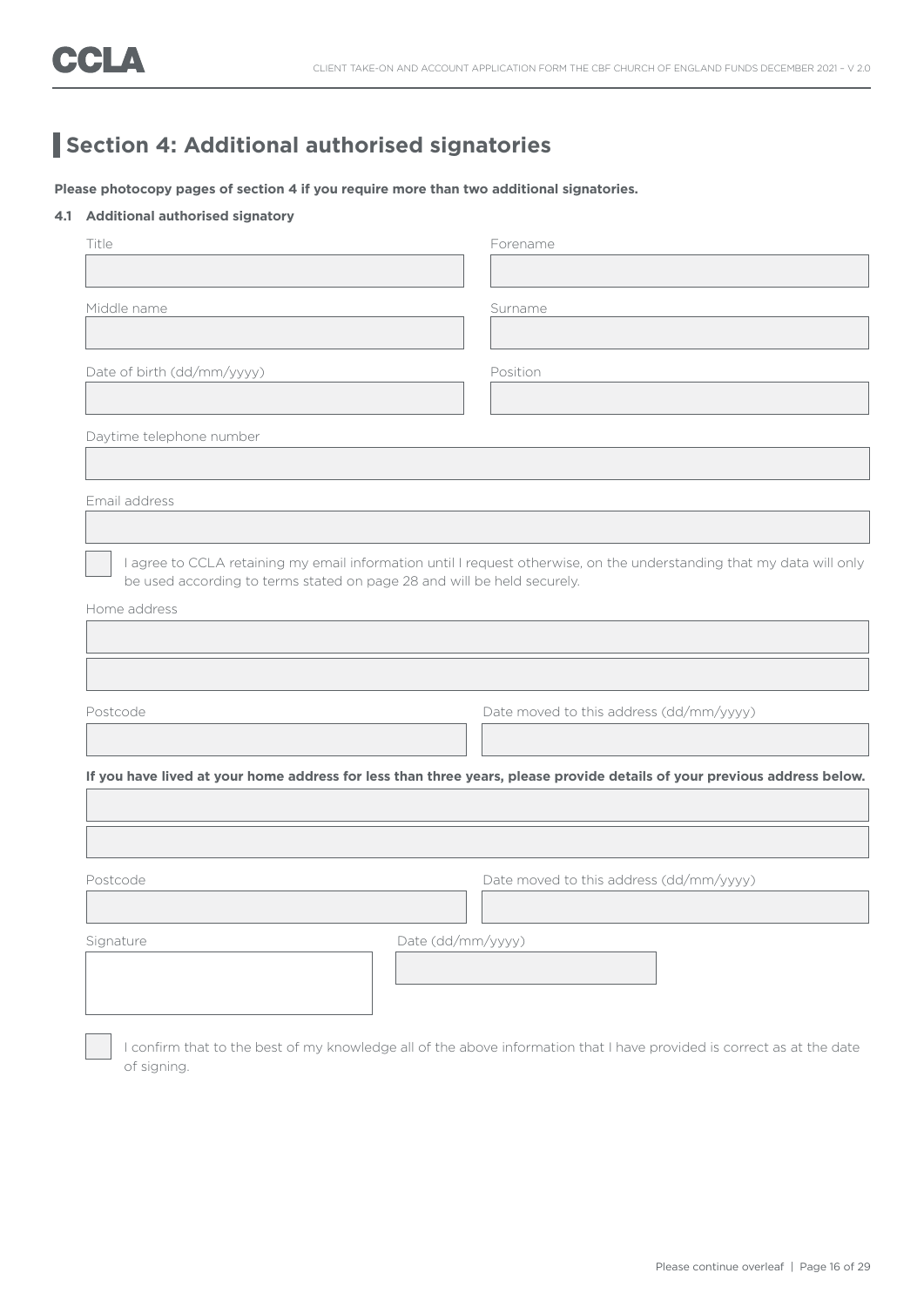# CCLA

**4.2** Please tick here if you do not want to receive information on CCLA's other products and services by post.

### **4.3 Additional authorised signatory**

| Middle name<br>Surname<br>Date of birth (dd/mm/yyyy)<br>Position<br>Daytime telephone number<br>Email address<br>I agree to CCLA retaining my email information until I request otherwise, on the understanding that my data will only<br>be used according to terms stated on page 28 and will be held securely.<br>Home address<br>Date moved to this address (dd/mm/yyyy)<br>Postcode<br>If you have lived at your home address for less than three years, please provide details of your previous address below.<br>Date moved to this address (dd/mm/yyyy)<br>Postcode<br>Date (dd/mm/yyyy)<br>Signature<br>I confirm that to the best of my knowledge all of the above information that I have provided is correct as at the date<br>of signing. | Title | Forename |
|--------------------------------------------------------------------------------------------------------------------------------------------------------------------------------------------------------------------------------------------------------------------------------------------------------------------------------------------------------------------------------------------------------------------------------------------------------------------------------------------------------------------------------------------------------------------------------------------------------------------------------------------------------------------------------------------------------------------------------------------------------|-------|----------|
|                                                                                                                                                                                                                                                                                                                                                                                                                                                                                                                                                                                                                                                                                                                                                        |       |          |
|                                                                                                                                                                                                                                                                                                                                                                                                                                                                                                                                                                                                                                                                                                                                                        |       |          |
|                                                                                                                                                                                                                                                                                                                                                                                                                                                                                                                                                                                                                                                                                                                                                        |       |          |
|                                                                                                                                                                                                                                                                                                                                                                                                                                                                                                                                                                                                                                                                                                                                                        |       |          |
|                                                                                                                                                                                                                                                                                                                                                                                                                                                                                                                                                                                                                                                                                                                                                        |       |          |
|                                                                                                                                                                                                                                                                                                                                                                                                                                                                                                                                                                                                                                                                                                                                                        |       |          |
|                                                                                                                                                                                                                                                                                                                                                                                                                                                                                                                                                                                                                                                                                                                                                        |       |          |
|                                                                                                                                                                                                                                                                                                                                                                                                                                                                                                                                                                                                                                                                                                                                                        |       |          |
|                                                                                                                                                                                                                                                                                                                                                                                                                                                                                                                                                                                                                                                                                                                                                        |       |          |
|                                                                                                                                                                                                                                                                                                                                                                                                                                                                                                                                                                                                                                                                                                                                                        |       |          |
|                                                                                                                                                                                                                                                                                                                                                                                                                                                                                                                                                                                                                                                                                                                                                        |       |          |
|                                                                                                                                                                                                                                                                                                                                                                                                                                                                                                                                                                                                                                                                                                                                                        |       |          |
|                                                                                                                                                                                                                                                                                                                                                                                                                                                                                                                                                                                                                                                                                                                                                        |       |          |
|                                                                                                                                                                                                                                                                                                                                                                                                                                                                                                                                                                                                                                                                                                                                                        |       |          |
|                                                                                                                                                                                                                                                                                                                                                                                                                                                                                                                                                                                                                                                                                                                                                        |       |          |
|                                                                                                                                                                                                                                                                                                                                                                                                                                                                                                                                                                                                                                                                                                                                                        |       |          |
|                                                                                                                                                                                                                                                                                                                                                                                                                                                                                                                                                                                                                                                                                                                                                        |       |          |
|                                                                                                                                                                                                                                                                                                                                                                                                                                                                                                                                                                                                                                                                                                                                                        |       |          |
|                                                                                                                                                                                                                                                                                                                                                                                                                                                                                                                                                                                                                                                                                                                                                        |       |          |
|                                                                                                                                                                                                                                                                                                                                                                                                                                                                                                                                                                                                                                                                                                                                                        |       |          |
|                                                                                                                                                                                                                                                                                                                                                                                                                                                                                                                                                                                                                                                                                                                                                        |       |          |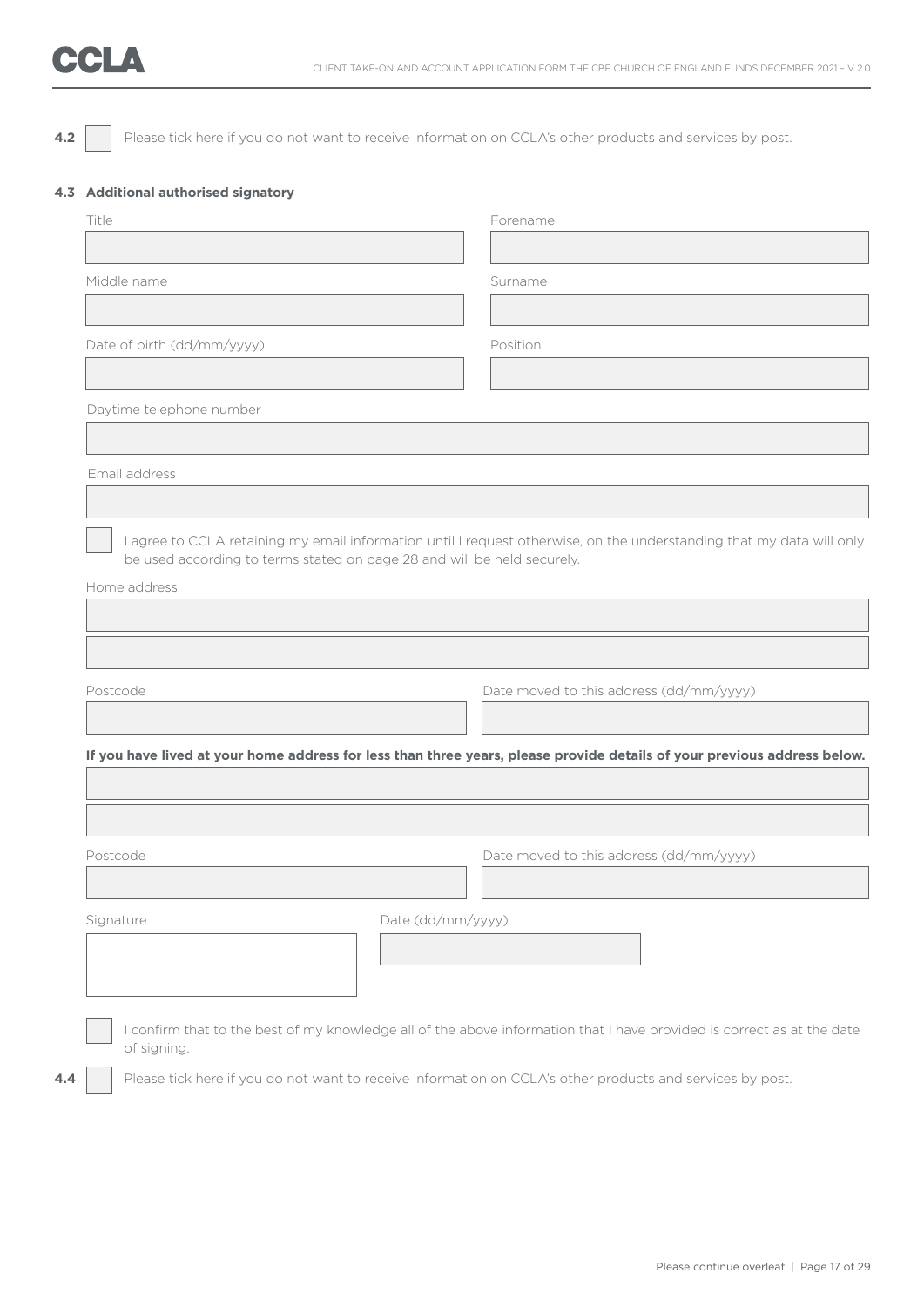# **Section 5: Nominated bank details**

**Important information: Payments may only be made to a bank account in the charity's name. Please see section 7 for the acceptable documents required to verify the bank account. Subscription payments must originate from the nominated bank account.**

| Bank/building society name                 |                |
|--------------------------------------------|----------------|
|                                            |                |
|                                            |                |
| Branch title                               |                |
|                                            |                |
|                                            |                |
| Account name                               |                |
|                                            |                |
|                                            |                |
| Sort code                                  | Account number |
|                                            |                |
|                                            |                |
| Building society reference (if applicable) |                |
|                                            |                |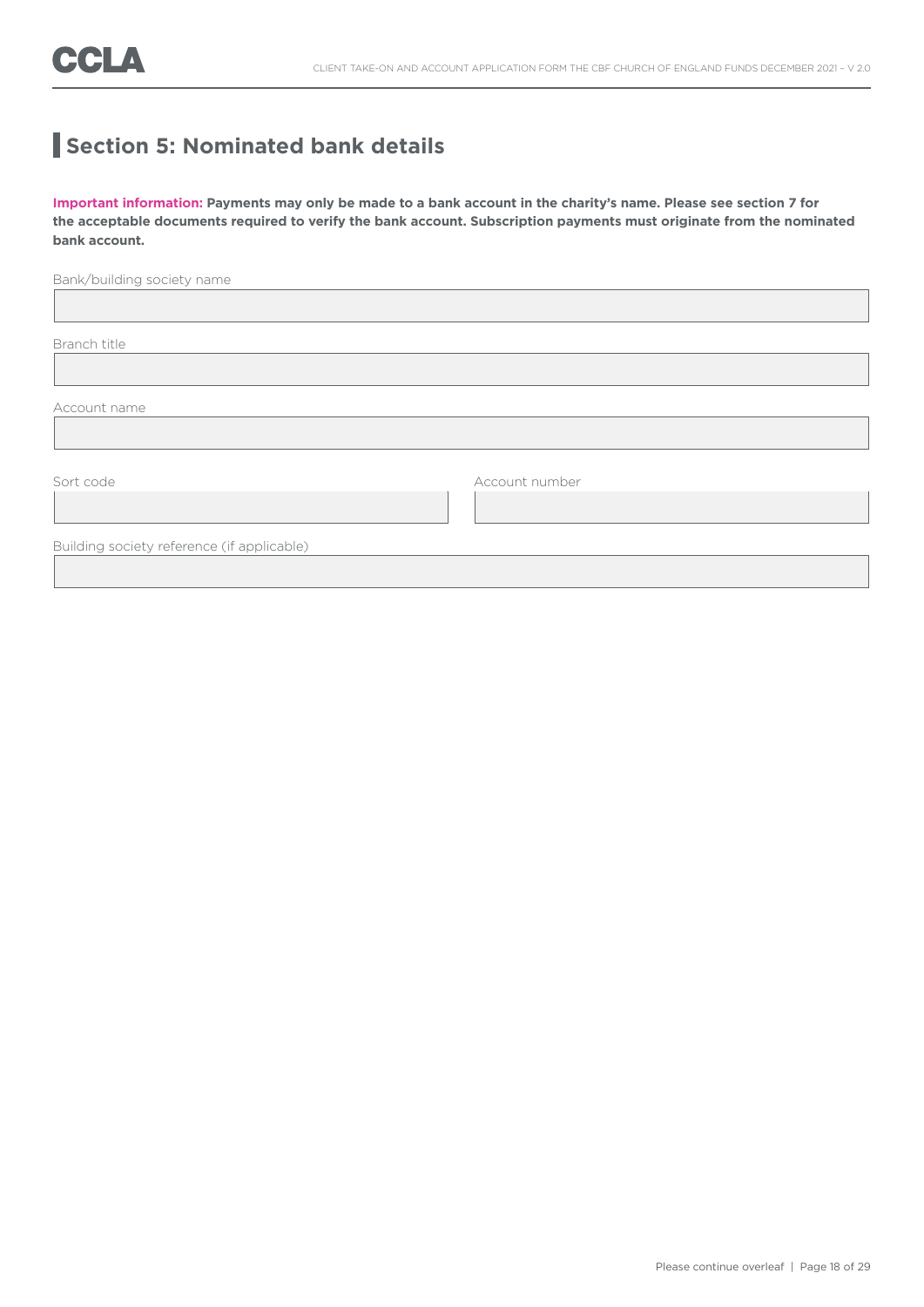### **Section 6: Email instructions authority**

Instructions on a CCLA form, sent by email to us as a PDF, and signed in accordance with the account mandate, can be accepted if we have the relevant email instructions authority.

Please complete this section if you would like us to accept instructions by email.

**Important information: A PDF version of a CCLA form attached to your email is your instruction to us and should be sent to correspondence@ccla.co.uk. Do not send the original documentation in the post and do not resend the email and/or the attachment as your instruction may be processed again. This mailbox will automatically upload the PDF for processing so any additional information contained in the body of the email will not be seen. If you have any additional information about the instruction, please send your email and PDF to clientservices@ccla.co.uk.**

#### **Authority to accept email instructions**

In consideration of CCLA agreeing to accept from us, notwithstanding the terms of the relevant mandate, from time to time instructions purporting to come from us in the form of email instructions in relation to our account(s), we confirm and accept that CCLA does not accept responsibility for, and we will not seek to hold CCLA liable for any actions, proceedings, claims, losses, damage, costs and expenses that may be suffered or incurred as a result of CCLA accepting, or acting upon, instructions that CCLA reasonably believes have come from us, or have been given on our behalf. We accept responsibility for any losses or costs that might be incurred as a result of the cancellation of any purchase or sale of shares carried out as a result of CCLA accepting, or acting upon, instructions that CCLA reasonably believes have come from us or have been given on our behalf.

### **Authorisation**

| Signature                 | Date (dd/mm/yyyy) |  |
|---------------------------|-------------------|--|
|                           |                   |  |
|                           |                   |  |
|                           |                   |  |
|                           |                   |  |
| Authorised signatory name |                   |  |

I

Signature Date (dd/mm/yyyy)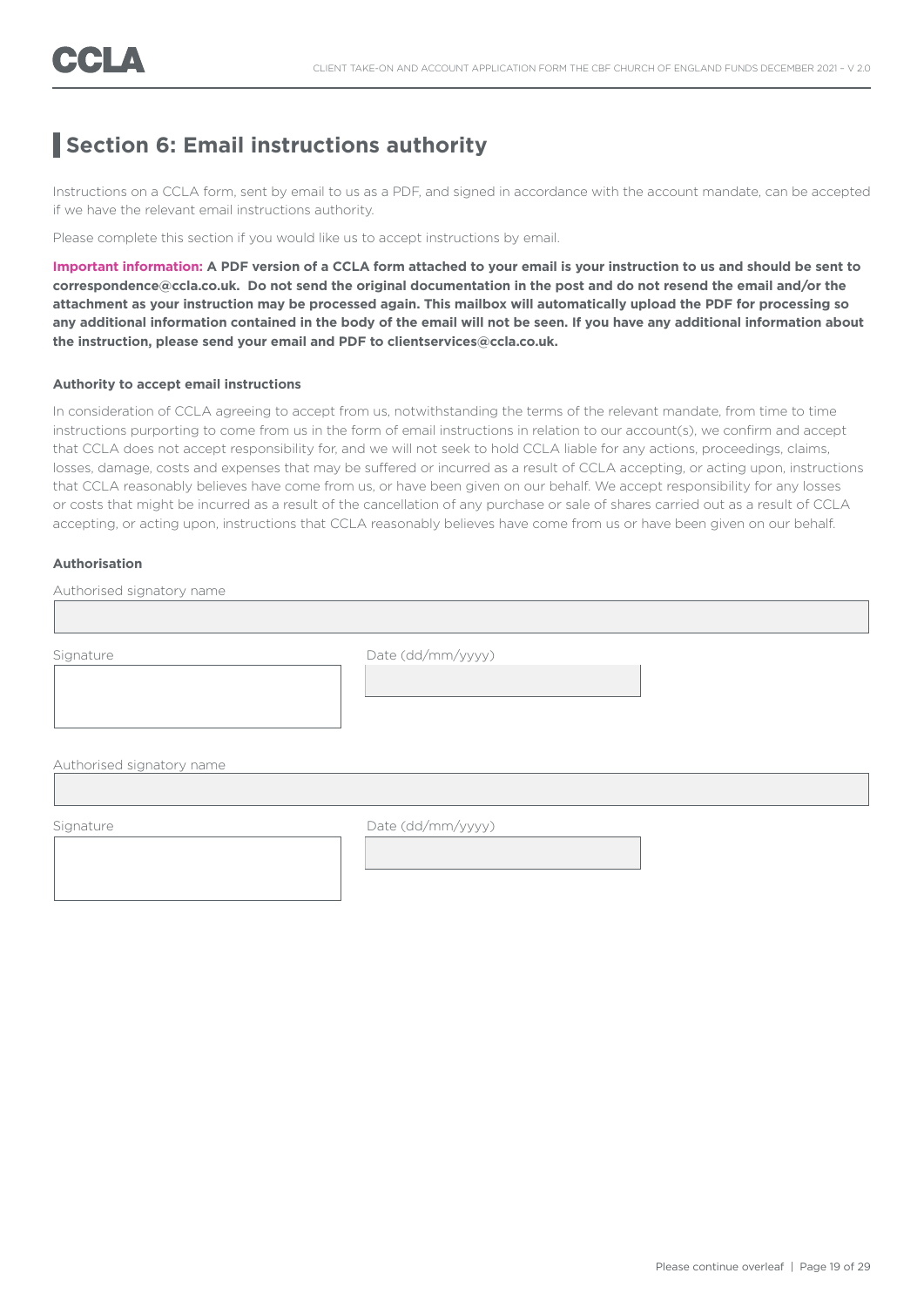### **Section 7: Check list and documentation required**

### **PLEASE TICK TO CONFIRM ALL OF THE DOCUMENTS ARE ENCLOSED.**

If you have provided us with bank account details under section 5, please return the form with one of the following:

- an original paying-in slip
- an original cheque marked 'void'
- a certified copy of a bank statement

 If you are sending a certified copy of a bank statement, the certification must be carried out by one of the following listed below:

- Representative of an FCA or EU equivalent regulated firm (e.g. bank manager)
- Solicitor/lawyer
- Chartered accountant
- Notary
- Minister of religion
- Director of a VAT registered charity
- Officer of the British Armed Forces
- Government department official
- Official of an overseas embassy, consulate or high commission
- Any CCLA Investment Management Limited employee

### **The professional certifying the bank statement should:**

- **• be a different person from anyone named on the form**
- **• not be related, in a relationship or living at the same address to any person named on the form**
- **• write 'Certified to be a true copy of the original seen by me' on the document**
- **• sign and date the document**
- **• print their name under the signature and add their occupation, address and telephone number.**

 If your charity is not registered with the Charity Commission for England and Wales, please attach a copy of the minutes of a recent trustee meeting for the purpose of confirming the relationship of the authorising trustee(s) to your charity. The minutes should not be any older than 12 months and the authorising trustees/executive directors as indicated in section 2 should be named in the minutes.

 If your organisation is not a church council or the charity is not required to be registered with the Charity Commission, please supply a copy of correspondence from HM Revenue & Customs stating charitable status. The correspondence must show the charity's name, address and the HM Revenue & Customs reference number. If this is not the case, an explanation must be provided in section 8.

 If you are a subsidiary charity operating on behalf of a main charity, please attach a letter from the main charity on their letterheaded paper authorising use of their registration number.

 If your charity is registered as a limited company, please attach a copy of the Certificate of Incorporation. If your charity is structured as a trust or other legal structure, please attach a copy of the trust deed or equivalent constitutional document.

 If your charity is registered with the Charity Commission, the address mentioned on the Charity Commission register must match with at least one of the addresses mentioned in the form. If this is not the case, an explanation must be provided in section 8.

 If your charity is registered with the Charity Commission for England and Wales the authorising trustees that have signed in section 2 must appear on the register.

 For the trustees who have authorised this application form and the authorised signatories appointed **who reside outside of the United Kingdom**, please attach the following evidence so we may verify your identity:

- Certified copy of passport photo page or certified copy of driving licence *and*
- Certified copy of utility bill (not more than three months old)

 Certification must be carried out by one of the following: a representative of an FCA or EU equivalent regulated firm, a solicitor/lawyer, a chartered accountant, a notary, a minister of religion, a director of a VAT registered charity, an officer of the British Armed Forces, a government department official or an official of an overseas embassy, consulate or high commission or any CCLA Investment Management Limited employee.

 The certification must include the words **'Certified to be a true copy of the original seen by me'**. The professional should be a different person, not be related, in a relationship or living at the same address to anyone named on the application form and should sign, date, print their name under the signature and add their occupation, address and telephone number, all in BLOCK CAPITALS and in English.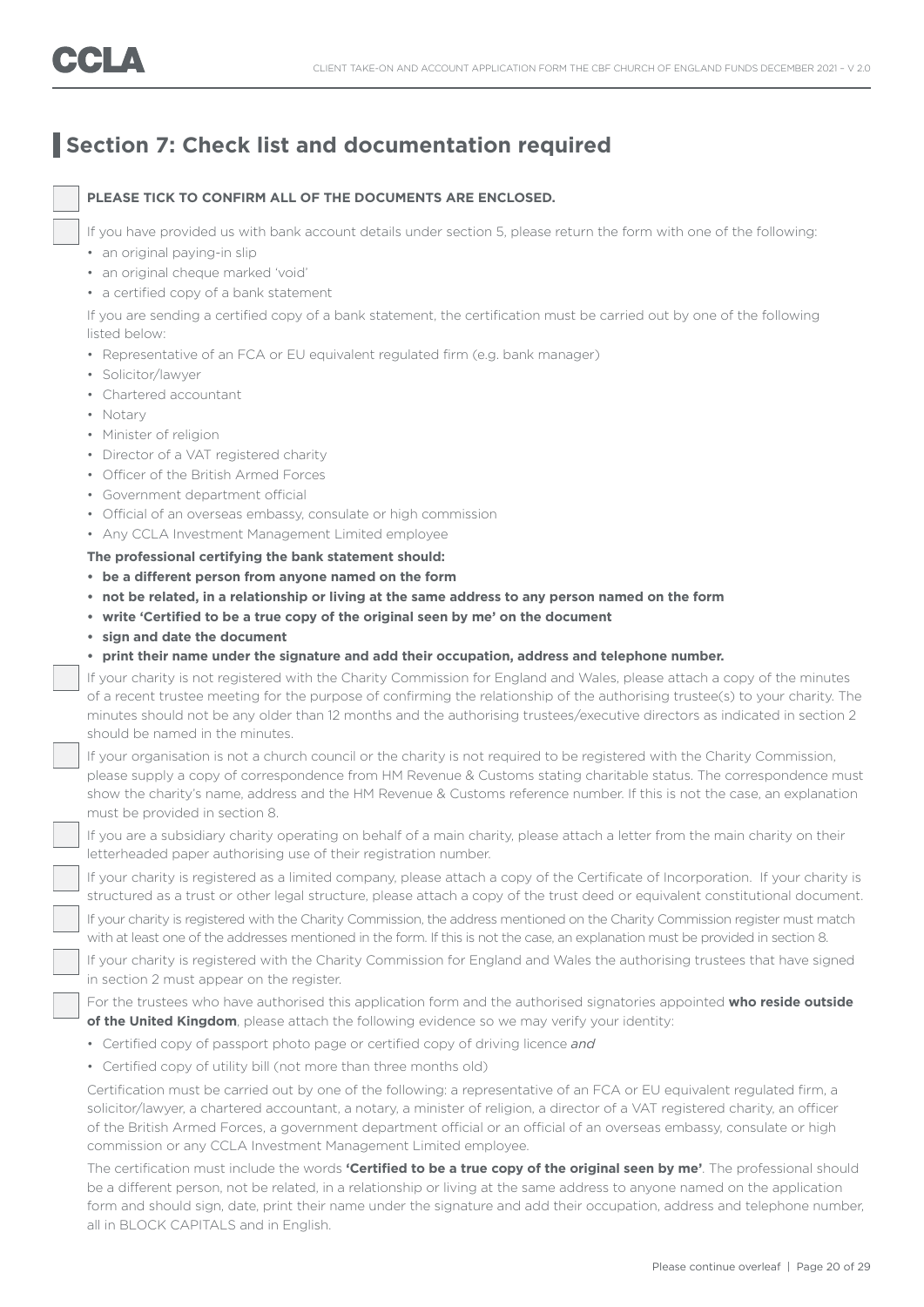# **Section 8: Additional information and notes**

**Please use this section to disclose any additional information or support requirements.**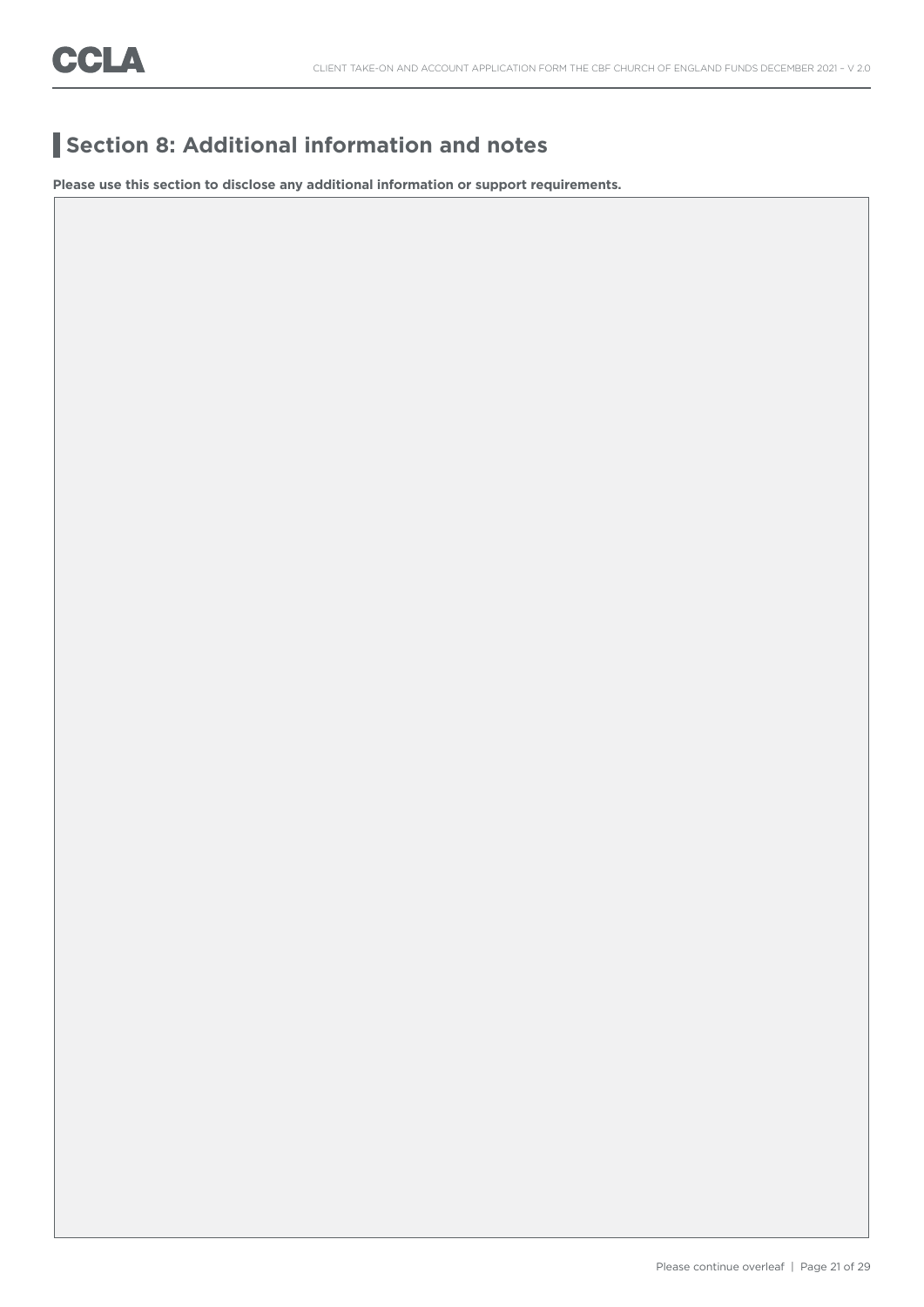## **Section 9: Account opening form**

#### **Important information:**

**Please tick the fund(s) for which you would like to open an account.** 

**CCLA will contact the correspondent to arrange the opening transaction when the account(s) is open.** 

**If assets are being transferred from your existing manager(s), CCLA can provide guidance in relation to the transfer. It will be your responsibility to arrange for your existing manager to transfer assets to CCLA. Please note that CCLA does not accept any responsibility or liability for any loss that may arise as a result of any failure or delay in the transfer of your assets.**

### **The CBF Church of England Deposit Fund**

Subtitle of account (if required)

### **QUARTERLY INCOME**

**Please tick one option**

Reinvest income

Pay income to the nominated bank account (in section 5)

**All withdrawals will be paid to the nominated bank account.**

### **What is the intended frequency of transactions on the account?**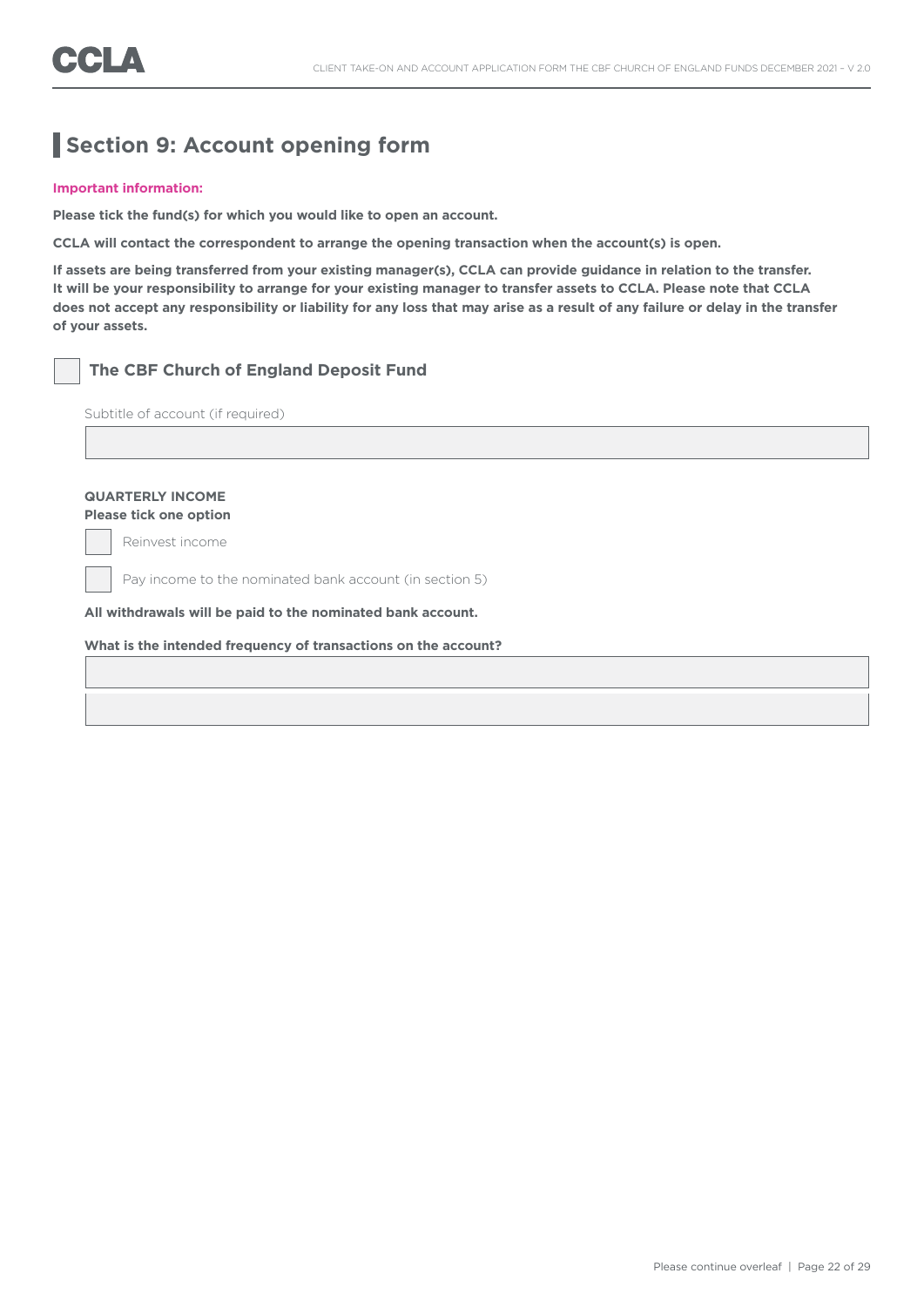### **The CBF Church of England Investment Fund**

### **(The minimum permitted initial investment in The CBF Church of England Investment Fund is £1,000. Thereafter, any amount may be invested).**

| Share type:                   |                                                                                   |
|-------------------------------|-----------------------------------------------------------------------------------|
| Income Shares                 | <b>Accumulation Shares</b><br><b>OR</b>                                           |
| <b>Please tick one option</b> | <b>QUARTERLY INCOME (for income shares only)</b>                                  |
|                               | Pay quarterly income to The CBF Church of England Deposit Fund account on page 22 |
|                               | Pay quarterly income to the nominated bank account (in section 5)                 |
|                               | All sale proceeds will be paid to the nominated bank account.                     |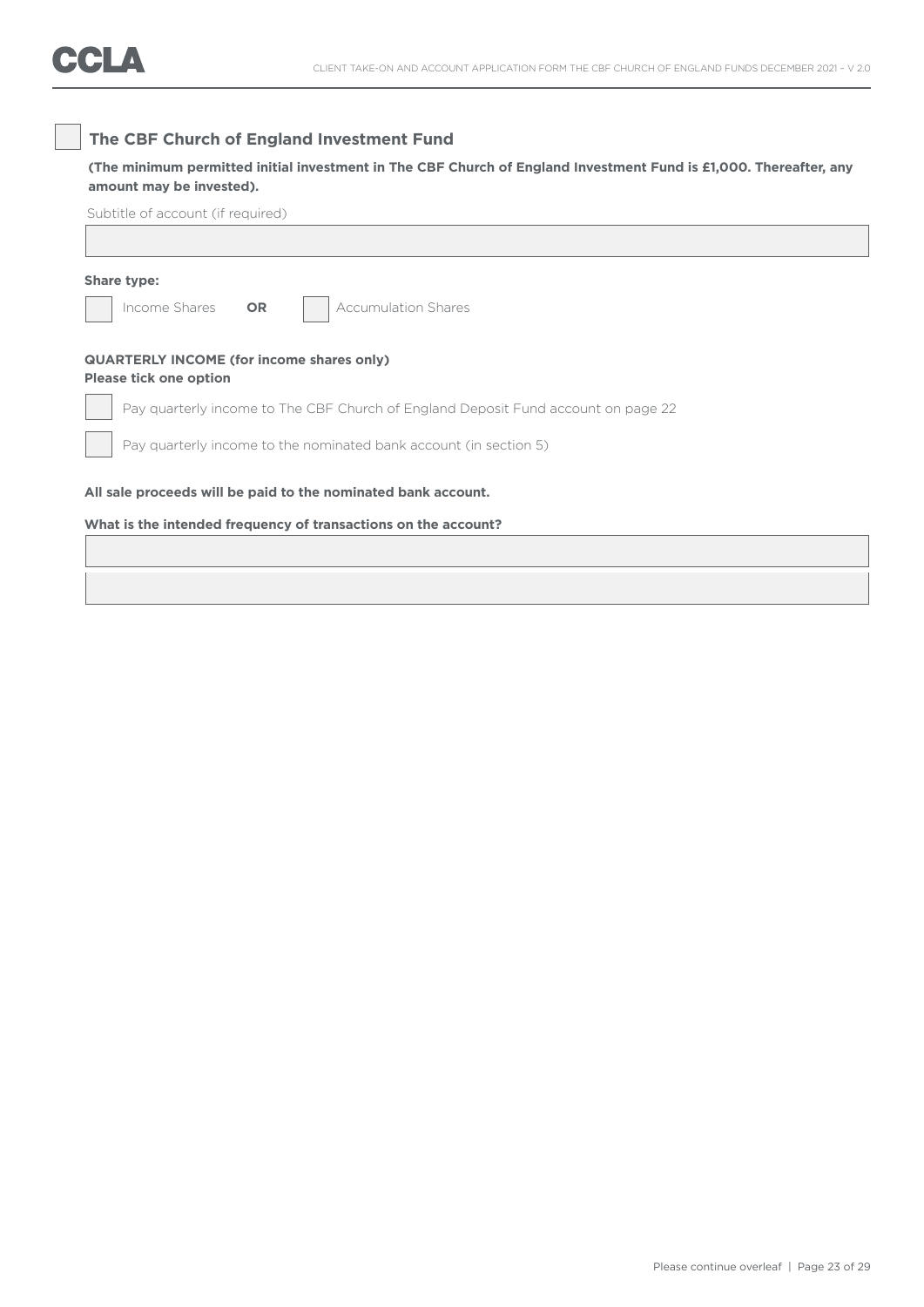### **The CBF Church of England UK Equity Fund**

### **(The minimum permitted initial investment in The CBF Church of England UK Equity Fund is £1,000. Thereafter, any amount may be invested).**

| Share type:                                                                       |
|-----------------------------------------------------------------------------------|
| Income Shares<br><b>Accumulation Shares</b><br><b>OR</b>                          |
| <b>QUARTERLY INCOME (for income shares only)</b><br><b>Please tick one option</b> |
| Pay quarterly income to The CBF Church of England Deposit Fund account on page 22 |
| Pay quarterly income to the nominated bank account (in section 5)                 |
| All sale proceeds will be paid to the nominated bank account.                     |
| What is the intended frequency of transactions on the account?                    |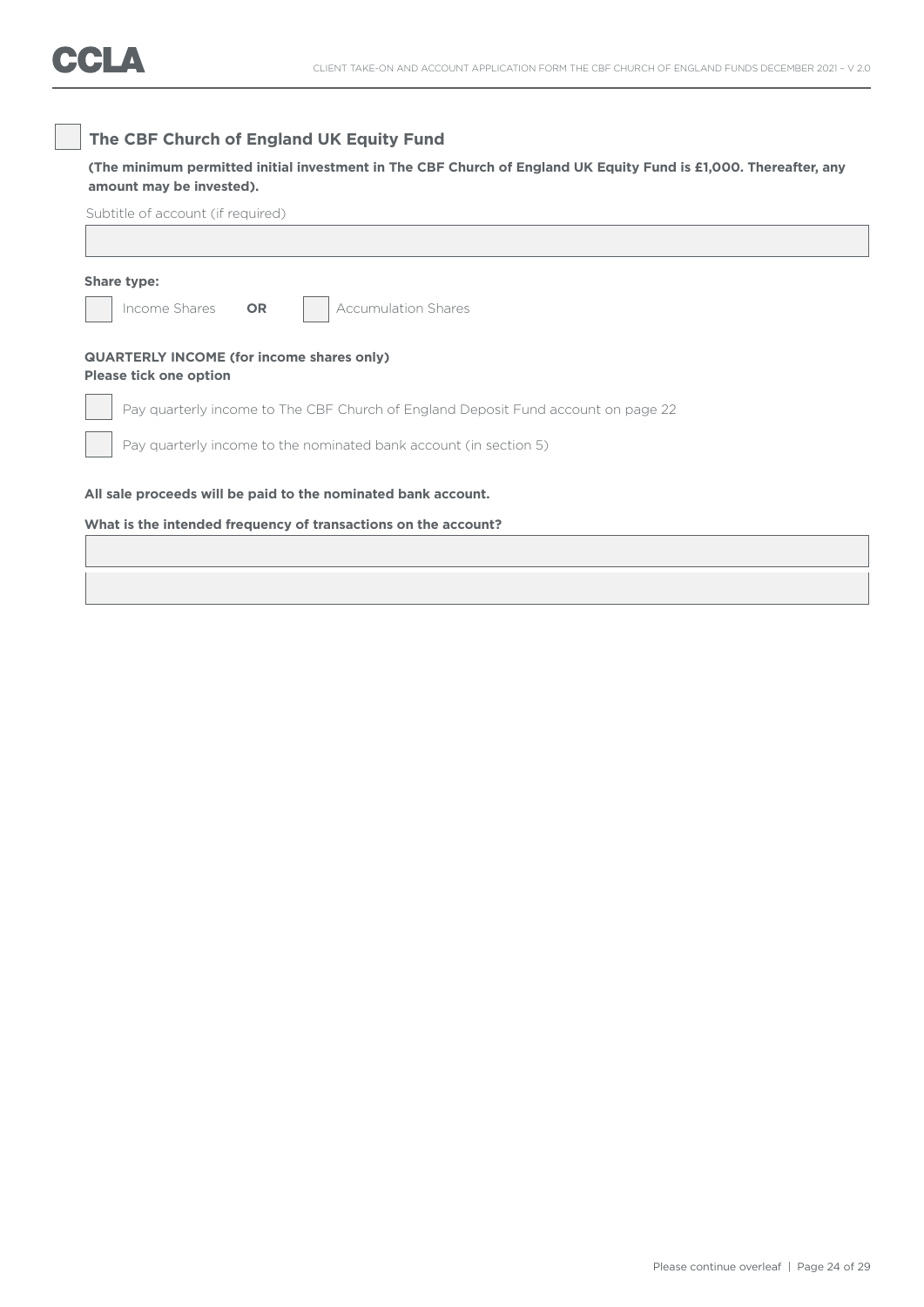### **The CBF Church of England Global Equity Income Fund**

**(The minimum permitted initial investment in The CBF Church of England Global Equity Income Fund is £1,000. Thereafter, any amount may be invested).**

| Share type: |                                                                                   |  |
|-------------|-----------------------------------------------------------------------------------|--|
|             | Income Shares<br><b>Accumulation Shares</b><br><b>OR</b>                          |  |
|             | <b>QUARTERLY INCOME (for income shares only)</b><br><b>Please tick one option</b> |  |
|             | Pay quarterly income to The CBF Church of England Deposit Fund account on page 22 |  |
|             | Pay quarterly income to the nominated bank account (in section 5)                 |  |
|             | All sale proceeds will be paid to the nominated bank account.                     |  |
|             | What is the intended frequency of transactions on the account?                    |  |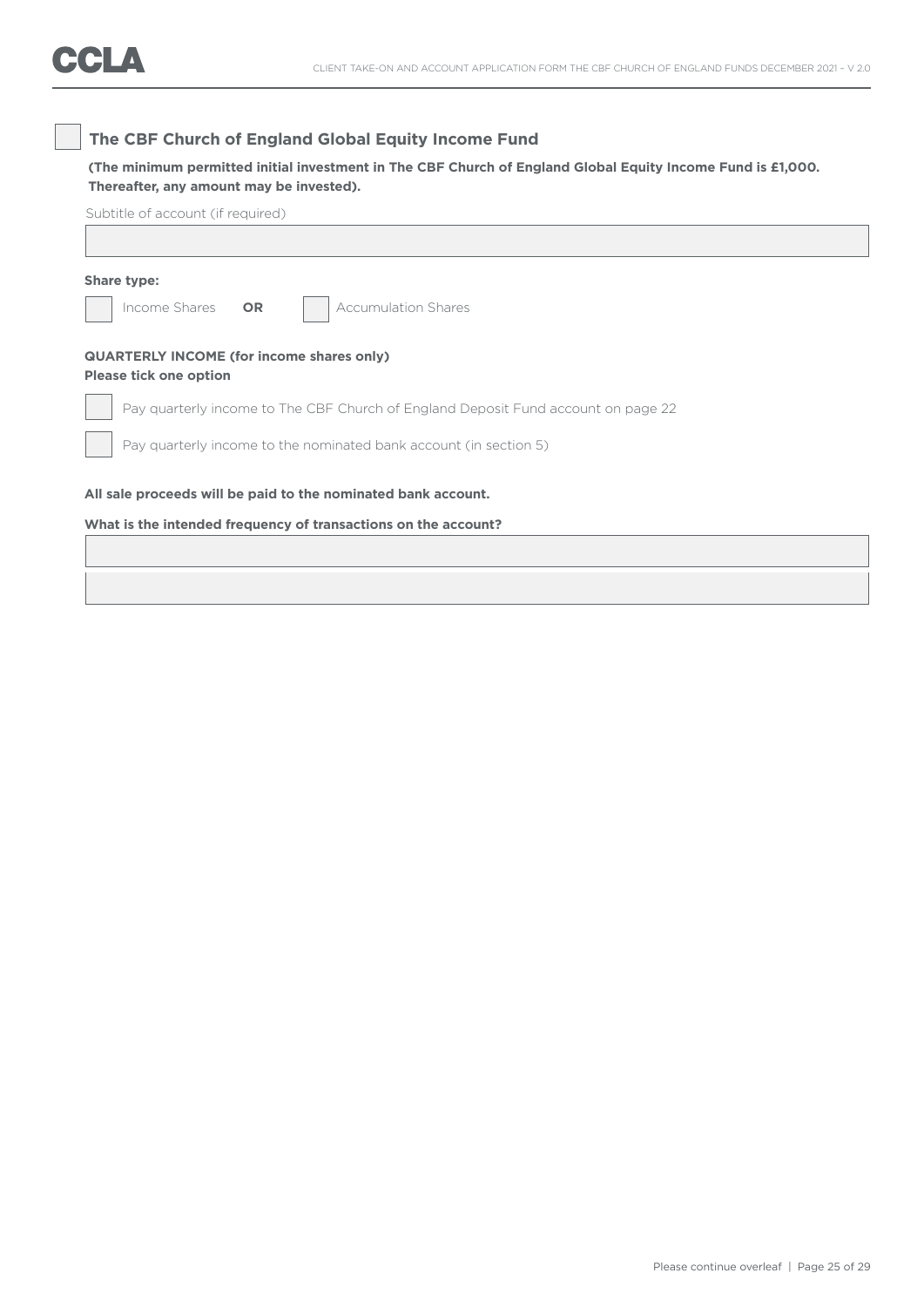### **The CBF Church of England Fixed Interest Securities Fund**

**(The minimum permitted initial investment in The CBF Church of England Fixed Interest Securities Fund is £1,000. Thereafter, any amount may be invested).**

| Share type:                                                                       |                                                                                   |
|-----------------------------------------------------------------------------------|-----------------------------------------------------------------------------------|
| Income Shares<br><b>OR</b>                                                        | <b>Accumulation Shares</b>                                                        |
| <b>QUARTERLY INCOME (for income shares only)</b><br><b>Please tick one option</b> |                                                                                   |
|                                                                                   | Pay quarterly income to The CBF Church of England Deposit Fund account on page 22 |
|                                                                                   | Pay quarterly income to the nominated bank account (in section 5)                 |
|                                                                                   | All sale proceeds will be paid to the nominated bank account.                     |
|                                                                                   | What is the intended frequency of transactions on the account?                    |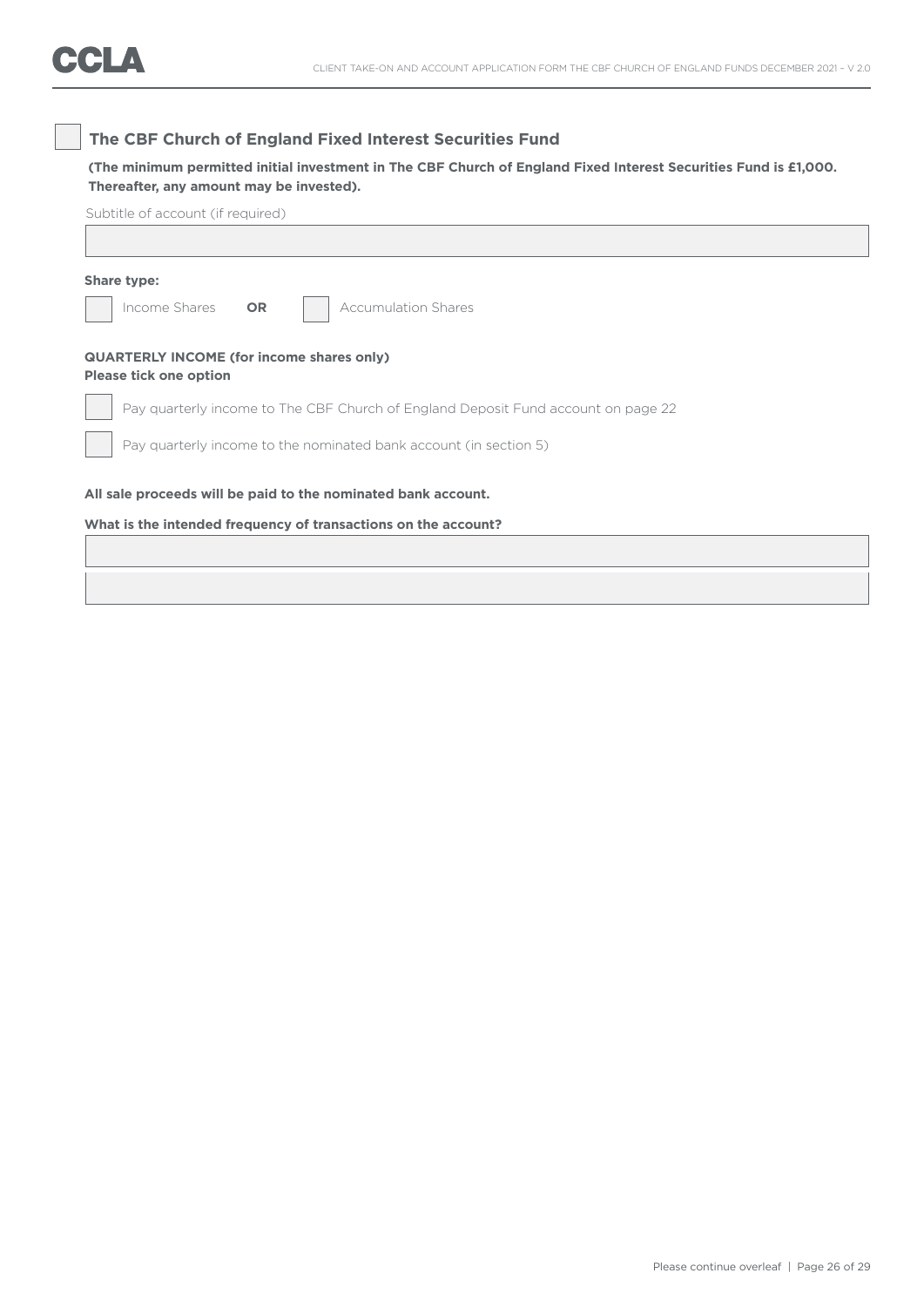### **The CBF Church of England Property Fund**

### **(The minimum permitted initial investment in The CBF Church of England Property Fund is £10,000. Thereafter, any amount may be invested).**

Subtitle of account (if required)

### **Share type:**

Income Shares

### **QUARTERLY INCOME Please tick one option**

Reinvest quarterly income

Pay quarterly income to the The CBF Church of England Deposit Fund account on page 22

Pay quarterly income to the nominated bank account (in section 5)

### **All sale proceeds will be paid to the nominated bank account.**

### **What is the intended frequency of transactions on the account?**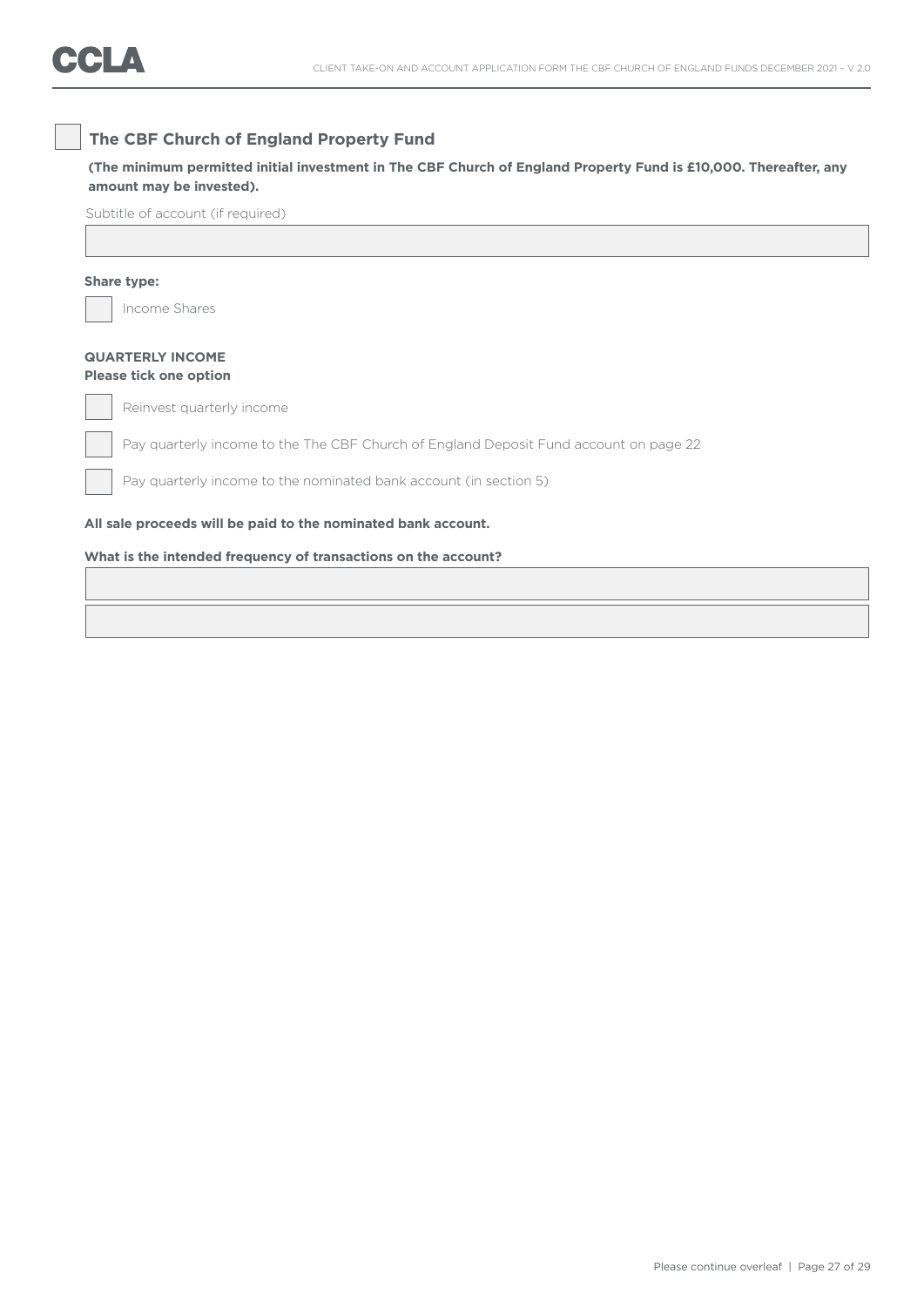#### **Important information:**

#### **Client categorisation**

CCLA is required to categorise all its clients so that they receive an appropriate level of investor protection. CCLA will categorise you as a Retail Client.

### **Conflicts of interest**

CCLA operates a Conflicts of Interest Policy to ensure that our clients are treated fairly. Our policy seeks to avoid circumstances which we consider may give rise to potential conflicts of interest and material disadvantage to our clients.

CCLA's Conflicts of Interest Policy can be found on its website at www.ccla.co.uk.

#### **Data Protection Regulation (UK GDPR)**

In accordance with our regulatory obligations, and as set out in our Privacy Notice, information will be retained for a minimum of seven years after the end of our relationship with you.

- As required under UK GDPR, consent must be given before any communication can be sent to your personal email address about services other than those already provided.
- At any time, you can ask for your personal data to be removed from CCLA databases unless it is required to be retained for legal or regulatory reasons. Please email us at clientservices@ccla.co.uk or telephone us at 0800 022 3505.
- If you change your email address, or any of the other information we hold is inaccurate or out of date, please email us at clientservices@ccla.co.uk.
- You can contact the CCLA office to receive a copy of any of your personal data currently held by us once we have received proof of your identity.
- Any details you give us will be held in accordance with current data protection legislation.
- We will not share your personal data with third parties, unless we have your permission to do so in accordance with your contract with us, or we are required to do so by law.
- We do not sell any personal data held.
- When you give us personal data, we take steps to ensure that it is treated securely. Information you send to us electronically is transmitted over the internet, but this cannot be guaranteed to be 100% secure. As a result, while we strive to protect your personal data, CCLA cannot guarantee the security of any information you transmit to us, and you do so at your own risk. Once we receive your information, we make our best effort to ensure its security on our systems mainly in password accessed databases.
- We do not collect information automatically from our website.
- Personal data will be retained in CCLA's systems which are password protected.

Please see the website for details of CCLA's Privacy Notice and full details of CCLA's Data Protection Policy are available on request.